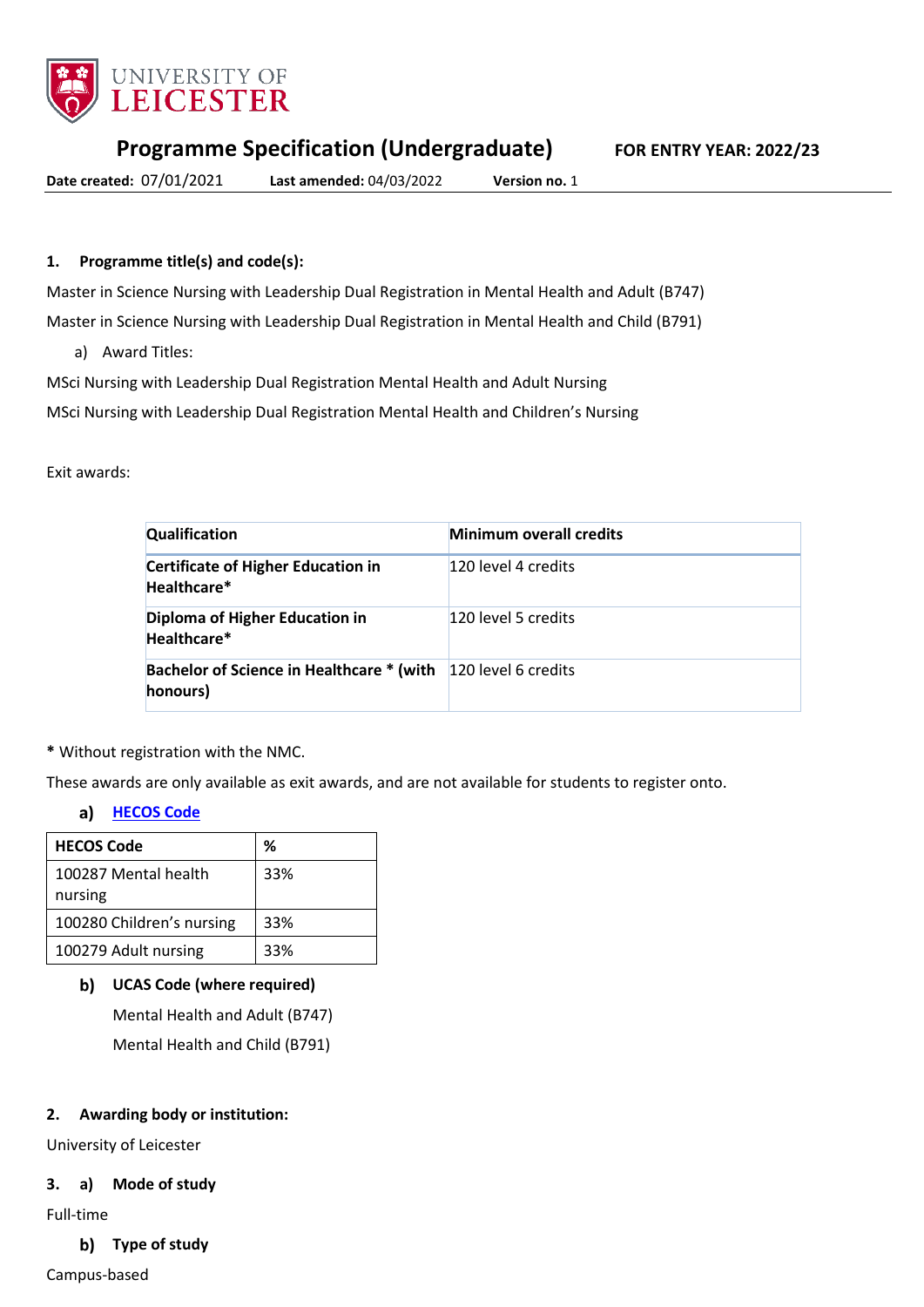### **4. Registration periods:**

### **MSci Nursing with Leadership Dual Registration in Mental Health and Adult**

The normal period of registration is 4 years

The maximum period of registration 6 years

#### **MSci Nursing with Leadership Dual Registration in Mental Health and Child**

The normal period of registration is 4 years

The maximum period of registration 6 years

#### **5. Typical entry requirements**

- $\triangleright$  A levels: BBB, including a science.
- $\triangleright$  GCSE: Normally GCSE Mathematics (A\*-C or 9-4), English Language (A\*-C or 9-4) and a science subject at Grades A\*-C or 9-4.

OR

▶ BTEC Extended Diploma in Health and Social Care DDD / BTEC Diploma in Health and Social Care (DD) plus A level (B).

OR

International Baccalaureate Pass diploma with 28 points including grade 6 in a HL science subject. Minimum of 3 in HL Maths, or 4 in SL Maths, or 5 in SL Maths Studies. Minimum of 4 in English at SL or HL.

OR

 $\triangleright$  Access to Higher Education: Science based Access to Higher Education Diploma at level 3: 60 credits overall, which should include 15 credit in topics relating to Human Biology / Anatomy and Physiology. Of the level 3 credits, at least 45 should be passed at Distinction and 15 passed at merit.

OR

 $\triangleright$  An Honours degree in a relevant subject at 2:1 or an international equivalent.

AND

- $\triangleright$  Evidence of recent study (within the last 5 years)
- $\triangleright$  If English is not your first language: IELTS 7.0 (a minimum score of at least 7 in all areas except writing which has a minimum score of 6.5): or Occupational English Test (OET) with a minimum of C+ in the writing section and a minimum of B in reading, listening and speaking sections OR evidence of achieving a qualification studied in English Language. As required by the NMC regulatory body (NMC Guidance on registration language requirements 2020). **Language qualifications should be acquired within two years at the point of application.**
- $\triangleright$  Successful competency and values based multiple mini interview. (Including literacy/numeracy/digital and technological literacy capability)
- $\triangleright$  Demonstrate potential to lead and a commitment to provide safe and compassionate nursing care.
- $\triangleright$  Satisfactory Occupational Health Clearance to meet the professional activities of thenurse.
- $\triangleright$  Disclosure and Barring Service (DBS) screening: caring for vulnerable adults and children.
- $\triangleright$  All students must be 18 years of age by the time of the first placement of the programme.

### **6. Accreditation of Prior Learning**

The NMC Standards for Pre-registration nursing programmes (2018) state that pre-registration nursing programmes must:

1.5 Permit recognition of prior learning that is capable of being mapped to the Standards of proficiency for registered nurses and programme outcomes, up to a maximum of 50 percent of the programme and comply with Article 31(3) of Directive 2005/36/EC (included in Annexe 1 of this document).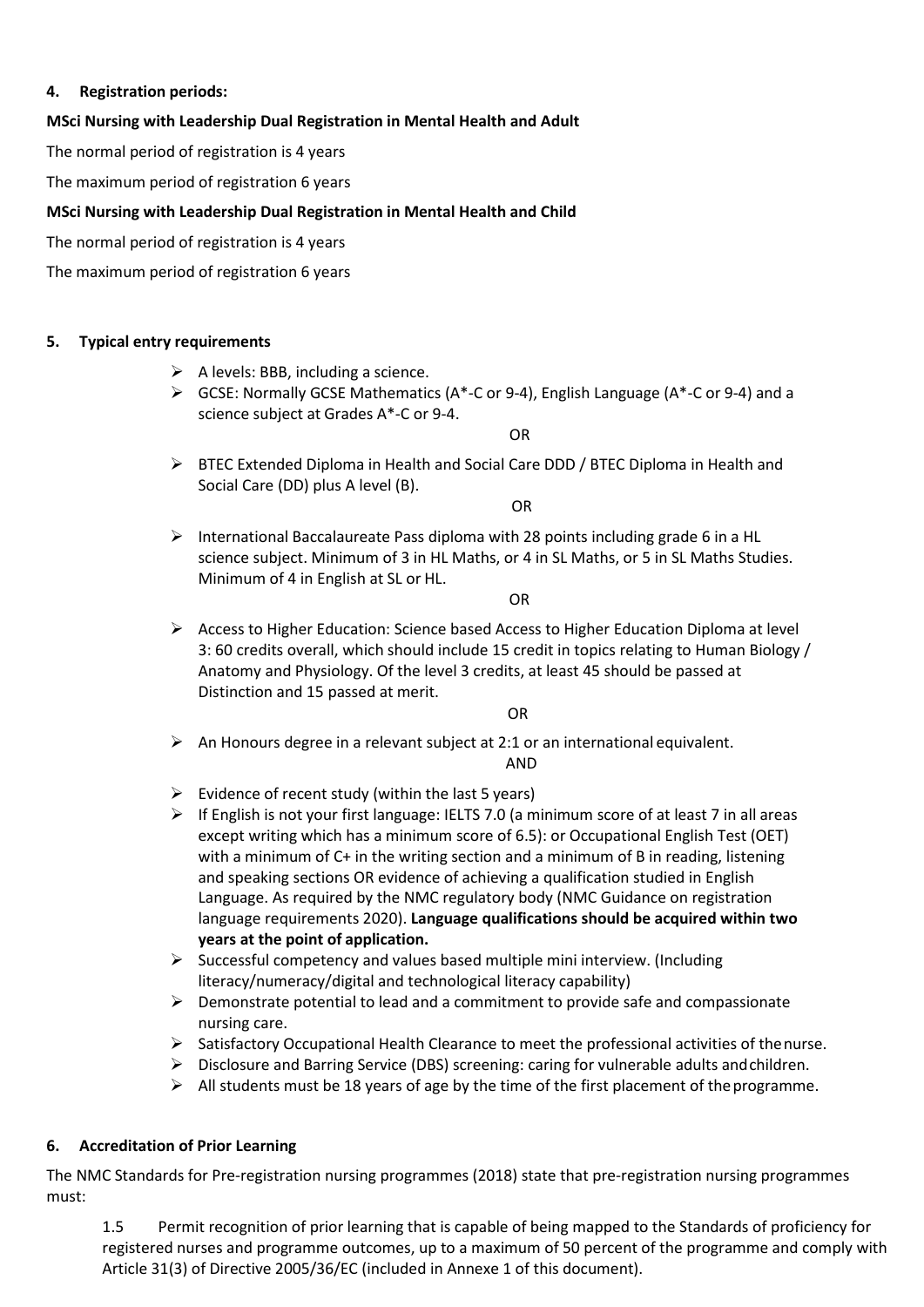This level of APL is permitted in the University regulations for integrated masters programmes Appendix A: https://www2.le.ac.uk/offices/sas2/quality/documents/apl-appendix-1

1.6 For NMC registered nurses permit recognition of prior learning that is capable of being mapped to the Standards of proficiency for registered nurses and programme outcomes that may be more than 50 percent of the programme.

This level of APL is beyond what is acceptable in the University regulations and a dispensation from the regulations has been agreed which states:

The Quality and Standards Sub-Committee has approved a derogation from the University policy and process for the Accreditation of Prior Learning in accordance with the Standards for Pre-registration Nursing Education (1.6). Applicants to the MSci Nursing with Leadership programme who are annotated as a registered nurse on the Nursing and Midwifery Council register can apply for Accreditation of Prior Learning for up to a total of 75% of the whole programme. Accreditation of Prior Learning will be considered on the basis of completion of all intended learning outcomes for any year of study in the programme and not on a module by module or individual credit award basis. The maximum amount of Accreditation of Prior Learning will recognise exceptional cases only and will normally not exceed 50%. The application must follow the procedure set out in the University Policy and Procedures for the Accreditation of Prior Learning.

The University Policy and Process for the Accreditation of Prior Learning will be followed for all APL applications and is available here: https://www2.le.ac.uk/offices/sas2/quality/apl

### **7. Programme aims**

The programme aims to:

- $\triangleright$  Provide you with the comprehensive detailed knowledge and skills necessary to equip you for a career in nursing, progress to leadership roles within practice, education and research.
- $\triangleright$  Enhance your existing knowledge and develop your understanding, skills and attitudes to enable you to become an independent lifelong learner and a safe, competent, reflective, ethical and autonomous, accountable professional nurse.
- Provide opportunities for you to develop your knowledge and personal qualities to become a leader in health and social care by effective role modelling of leaders in the profession.
- $\triangleright$  Develop your ability to analyse and develop your own beliefs and values in order to demonstrate the attitudes consistent with the provision of holistic evidence-based nursing practice.
- $\triangleright$  Develop your critical and analytical competence to enable you to appraise practice from a local, national and international perspective, generating research / project proposals and evaluating the efficacy of your practice to improve care and outcomes for people in your care, particularly those at risk of health inequalities
- $\triangleright$  Develop your ability to work within a diverse and challenging health and social care environment, responsive to demographic, lifestyle and complex scientific challenges, acknowledging the population within Leicester, Leicestershire and Rutland.
- $\triangleright$  Provide you with opportunities to learn with, and from, other healthcare professionals in order to develop proficiency in inter-professional and trans-disciplinary practice to meet the holistic needs and complexities that those in your care may present with.
- $\triangleright$  Develop your awareness and understanding of patient journeys through health and social care services and environments.
- $\triangleright$  Extend key, transferable skills in employment, enabling you as a graduate nurse to become a colleague, leader and innovator of quality nursing care.

### **8. Reference points used to inform the programme specification**

- Nursing and Midwifery Council (2018) The Future Nurse: Standards of Proficiencyfor Registered Nurses.
- Nursing and Midwifery Council Standards for Pre-registration nursingprogrammes (2018)
- European Union Directive 2005/36/EC Recognition of professional qualifications
- The European Directives: Directive 2013/55/EU (the 'Modernised' Directive) of the European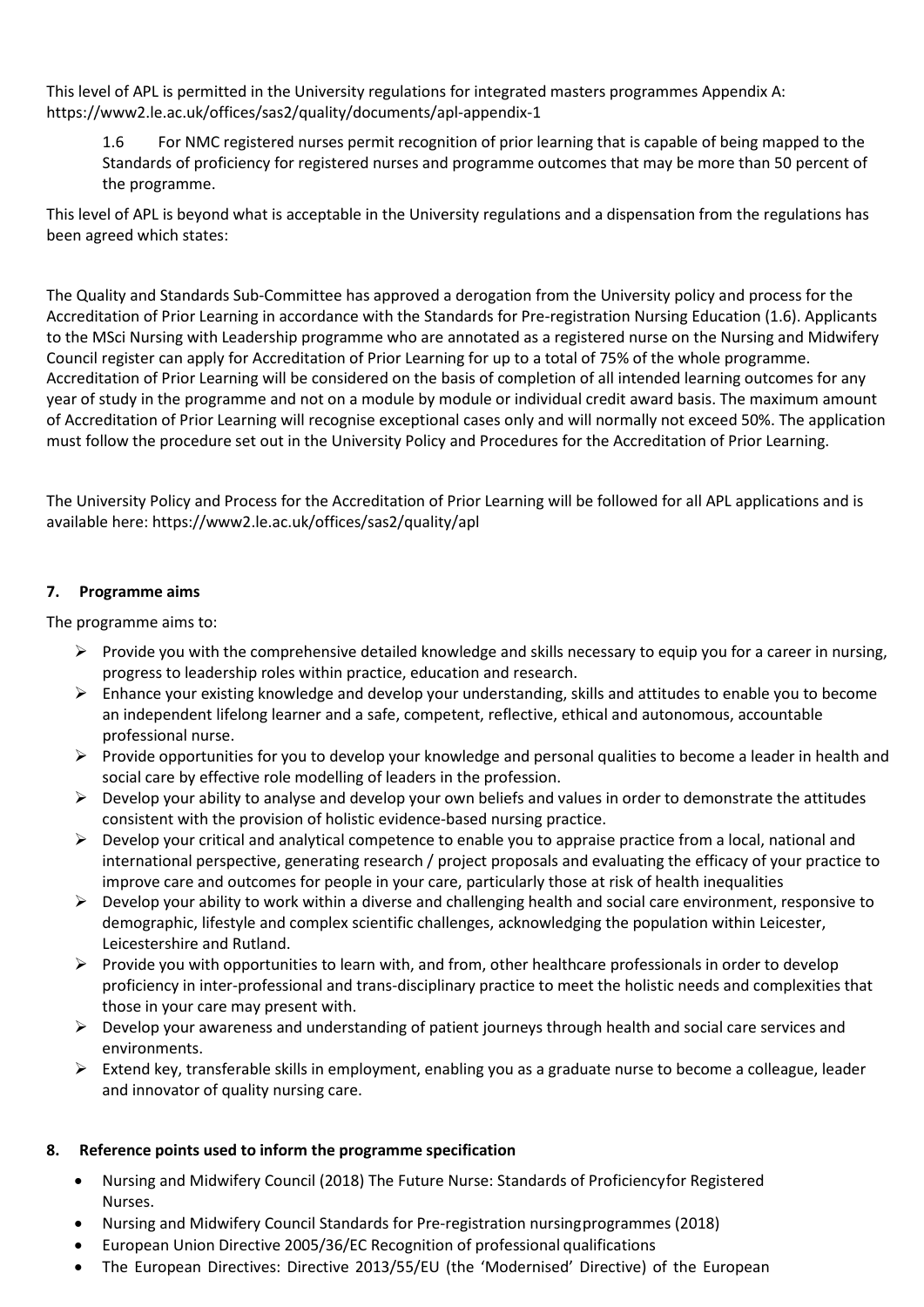Parliament and of the Council of 20 November 2013 amending Directive 2005/36/EC on the recognition of professional qualifications and Regulation EU No 1024/2012 on administrative cooperation through the Internal MarketInformation System ("the IMI Regulation").

- NHS Leadership Healthcare Leadership Model: The nine dimensions of leadership behaviour (2013).
- East Midlands End of Life Care Education Standards. 2017.
- Framework for Higher Education Qualifications (FHEQ) 2014
- UK Quality Code for Higher Education (2018)
- University Senate Regulations for undergraduate programmes
- University Learning [Strategy](https://www2.le.ac.uk/offices/sas2/quality/learnteach)
- [University Assessment Strategy](https://www2.le.ac.uk/offices/sas2/quality/learnteach)
- University of Leicester Periodic Developmental Review Report
- United Nations Education for Sustainable Development Goals

#### **9. Programme Outcomes**

Unless otherwise stated, programme outcomes apply to all awards specified in 1. Programme title(s).

#### **Discipline specific knowledge and competencies**

i) Mastery of an appropriate body of knowledge

| <b>Intended Learning</b>                                                                                                                                                                                                                          | <b>Teaching and Learning Methods</b>                                                     | <b>How Demonstrated?</b>                                     |
|---------------------------------------------------------------------------------------------------------------------------------------------------------------------------------------------------------------------------------------------------|------------------------------------------------------------------------------------------|--------------------------------------------------------------|
| <b>Outcomes</b><br>Demonstrate an understanding of<br>research methods, ethics and<br>governance in order to critically<br>analyse, safely use, share and apply<br>research findings to promote and<br>inform best nursing practice.              | Lectures, tutorials, seminars, online<br>learning, patient scenarios/simulation,<br>PAD. | Written assignments/examinations,<br>OSCE/Presentations/PAD. |
| Demonstrate knowledge of<br>epidemiology, demography,<br>genomics and the wider<br>determinants of health, illness and<br>wellbeing and apply this to an<br>understanding of global patterns of<br>health and wellbeing outcomes                  | Lectures, tutorials, seminars, online<br>learning, patient scenarios/simulation,<br>PAD. | Written assignments/examinations,<br>OSCE/Presentations/PAD. |
| Demonstrate and apply knowledge<br>of human development from<br>conception to death, knowledge of<br>body systems and homeostasis,<br>human anatomy and physiology,<br>biology, genomics, pharmacology<br>and social and behavioural<br>sciences. | Lectures, tutorials, seminars, online<br>learning, patient scenarios/simulation,<br>PAD. | Written assignments/examinations,<br>OSCE/Presentations/PAD. |
| Demonstrate and apply knowledge<br>of all commonly encountered<br>mental, physical, behavioural and<br>cognitive health conditions,<br>medication usage and treatments.                                                                           | Lectures, tutorials, seminars, online<br>learning, patient scenarios/simulation,<br>PAD  | Written assignments/examinations,<br>OSCE/Presentations/PAD. |

#### ii) Understanding and application of key concepts and techniques

| Intended Learning                                                                                                                                                                                                            | <b>Teaching and Learning Methods</b>                                                           | <b>How Demonstrated?</b>                                    |
|------------------------------------------------------------------------------------------------------------------------------------------------------------------------------------------------------------------------------|------------------------------------------------------------------------------------------------|-------------------------------------------------------------|
| <b>Outcomes</b>                                                                                                                                                                                                              |                                                                                                |                                                             |
| Understand and apply the aims and<br>principles of health promotion,<br>protection and improvement and<br>the prevention of ill health and<br>understand the factors that may<br>lead to inequalities in health<br>outcomes. | Lectures, tutorials, seminars, online<br>learning, patient scenarios/simulation,<br><b>PAD</b> | Written assignments/examinations,<br>OSCE/Presentations/PAD |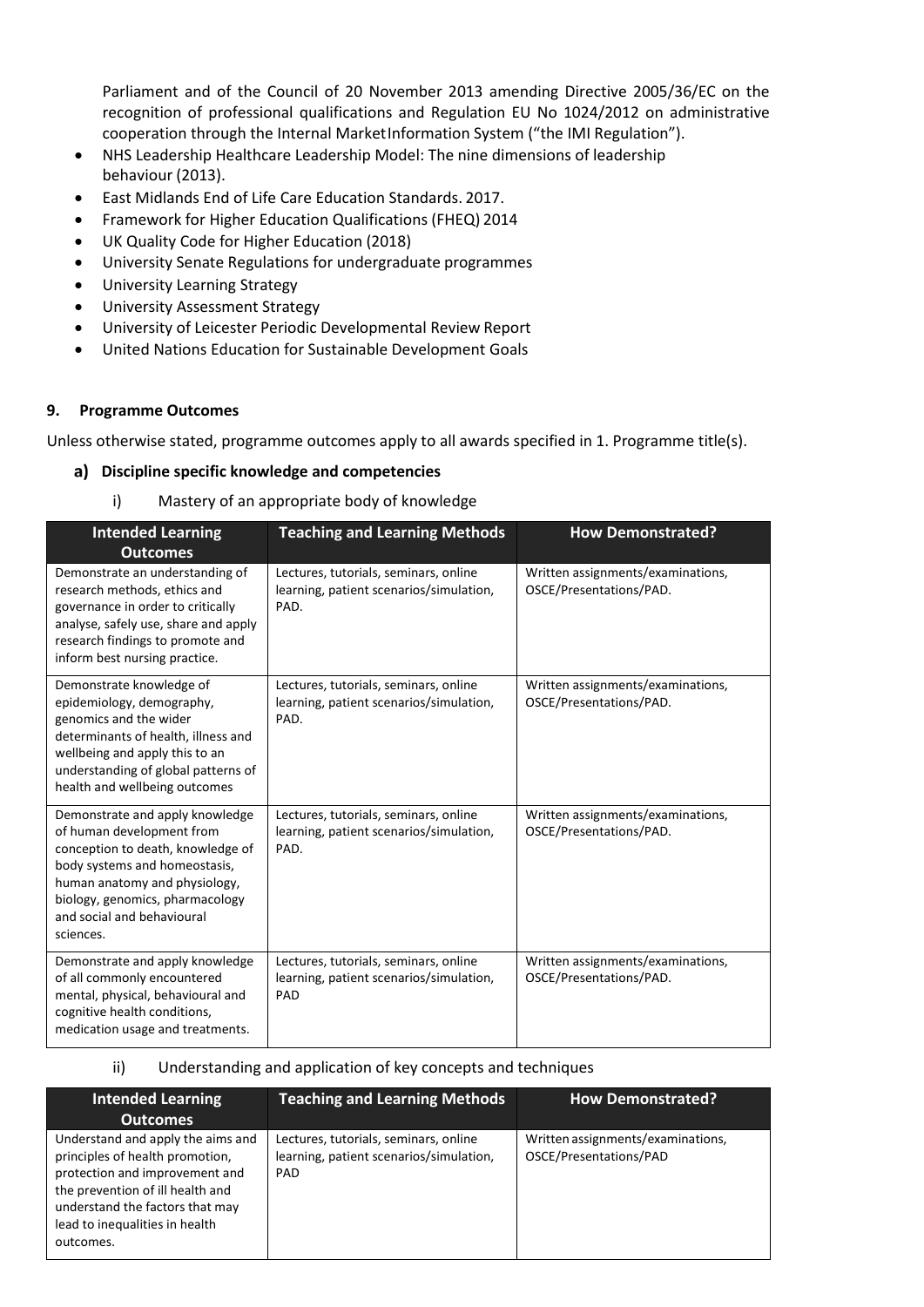| <b>Intended Learning</b><br><b>Outcomes</b>                                                                                                                                                                                                           | <b>Teaching and Learning Methods</b>                                                           | <b>How Demonstrated?</b>                                    |
|-------------------------------------------------------------------------------------------------------------------------------------------------------------------------------------------------------------------------------------------------------|------------------------------------------------------------------------------------------------|-------------------------------------------------------------|
| Understand the importance of<br>early years and childhood<br>experiences upon wellbeing and<br>understand and explain the<br>contribution of social influences,<br>health literacy, individual<br>circumstances, behaviours and<br>lifestyle choices. | Lectures, tutorials, seminars, online<br>learning, patient scenarios/simulation,<br>PAD        | Written assignments/examinations,<br>OSCE/Presentations/PAD |
| Demonstrate the knowledge and<br>skills required to support people<br>with commonly encountered<br>mental health, behavioural,<br>cognitive and learning challenges.                                                                                  | Lectures, tutorials, seminars, online<br>learning, patient scenarios/simulation,<br>PAD        | Written assignments/examinations,<br>OSCE/Presentations/PAD |
| Demonstrate the knowledge and<br>skills required to support people<br>with commonly encountered<br>physical health conditions, their<br>medication usage and treatments.                                                                              | Lectures, tutorials, seminars, online<br>learning, patient scenarios/simulation,<br><b>PAD</b> | Written assignments/examinations,<br>OSCE/Presentations/PAD |

## iii) Critical analysis of key issues

| <b>Intended Learning</b><br><b>Outcomes</b>                                                                                                                                                              | <b>Teaching and Learning Methods</b>                                                     | <b>How Demonstrated?</b>                                     |
|----------------------------------------------------------------------------------------------------------------------------------------------------------------------------------------------------------|------------------------------------------------------------------------------------------|--------------------------------------------------------------|
| Demonstrate the knowledge, skills<br>and ability to think critically when<br>applying evidence and drawing on<br>experience to make evidence<br>informed decisions in all situations.                    | Lectures, tutorials, seminars, online<br>learning, patient scenarios/simulation,<br>PAD. | Written assignments/examinations,<br>OSCE/Presentations/PAD. |
| Understand and act in accordance<br>with the Code:<br>Professional standards of practice<br>and behaviour<br>for nurses, midwives and nursing<br>associates, and fulfil all registration<br>requirements | Lectures, tutorials, seminars, online<br>learning, patient scenarios/simulation,<br>PAD. | Written assignments/examinations,<br>OSCE/Presentations/PAD. |
| Understand and apply relevant<br>legal, regulatory and governance<br>requirements, policies, and ethical<br>frameworks, including any<br>mandatory reporting duties, to all<br>areas of practice         | Lectures, tutorials, seminars, online<br>learning, patient scenarios/simulation,<br>PAD. | Written assignments/examinations,<br>OSCE/Presentations/PAD. |

### iv) Clear and concise presentation of material

| <b>Intended Learning</b><br><b>Outcomes</b>                                                                                                                                          | <b>Teaching and Learning Methods</b>                                                    | <b>How Demonstrated?</b>                                    |
|--------------------------------------------------------------------------------------------------------------------------------------------------------------------------------------|-----------------------------------------------------------------------------------------|-------------------------------------------------------------|
| Demonstrate the numeracy,<br>literacy, digital and technological<br>skills required to meet the needs<br>of people in your care to ensure<br>safe and effective nursing<br>practice. | Lectures, tutorials, seminars, online<br>learning, patient scenarios/simulation,<br>PAD | Written assignments/examinations,<br>OSCE/Presentations/PAD |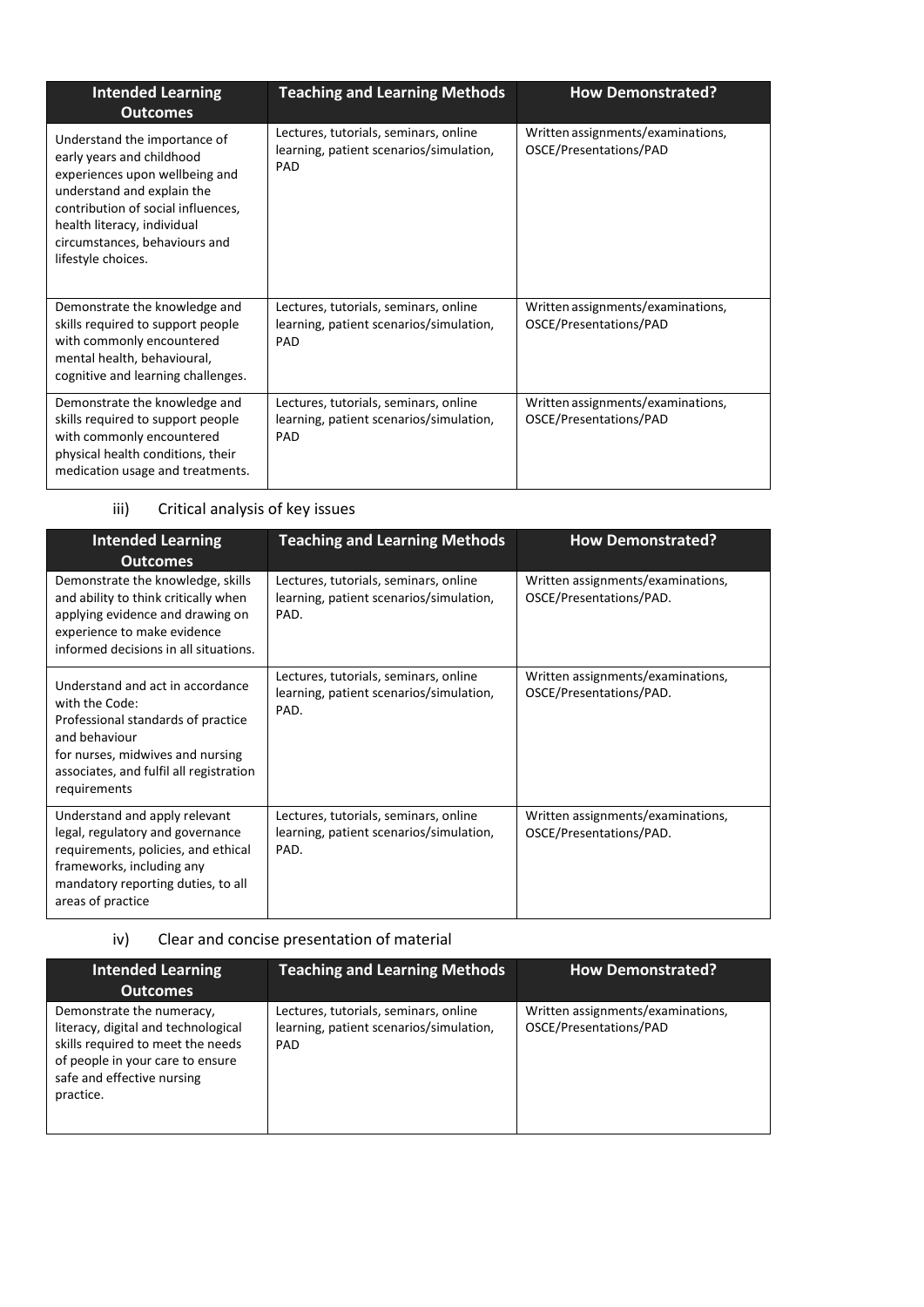### v) Critical appraisal of evidence with appropriate insight

| <b>Intended Learning</b><br><b>Outcomes</b>                                                                                                                                                  | <b>Teaching and Learning Methods</b>                                                     | <b>How Demonstrated?</b>                                     |
|----------------------------------------------------------------------------------------------------------------------------------------------------------------------------------------------|------------------------------------------------------------------------------------------|--------------------------------------------------------------|
| Promote and improve mental,<br>physical, behavioural and other<br>health related outcomes by<br>understanding and explaining the<br>principles, practice and evidence-<br>base for patients. | Lectures, tutorials, seminars, online<br>learning, patient scenarios/simulation,<br>PAD. | Written assignments/examinations,<br>OSCE/Presentations/PAD. |

### vi) Other discipline specific competencies

| <b>Intended Learning</b><br><b>Outcomes</b>                                                                                                                                                                                                                                                                        | <b>Teaching and Learning Methods</b>                                                     | <b>How Demonstrated?</b>                                     |
|--------------------------------------------------------------------------------------------------------------------------------------------------------------------------------------------------------------------------------------------------------------------------------------------------------------------|------------------------------------------------------------------------------------------|--------------------------------------------------------------|
| Understand the demands of<br>professional practice and<br>demonstrate how to recognise<br>signs of vulnerability in yourself or<br>your colleagues and the action<br>required to minimise risks to<br>health.                                                                                                      | Lectures, tutorials, seminars, online<br>learning, patient scenarios/simulation,<br>PAD. | Written assignments/examinations,<br>OSCE/Presentations/PAD. |
| Understand and apply a<br>professional responsibility to adopt<br>a healthy lifestyle to maintain the<br>level of personal fitness and<br>wellbeing required to meet<br>people's needs for mental and<br>physical care.                                                                                            | Lectures, tutorials, seminars, online<br>learning, patient scenarios/simulation,<br>PAD. | Written assignments/examinations,<br>OSCE/Presentations/PAD. |
| Act as an ambassador, upholding<br>the reputation of your profession<br>and promoting public confidence in<br>nursing, health and care services.                                                                                                                                                                   | Lectures, tutorials, seminars, online<br>learning, patient scenarios/simulation,<br>PAD. | Written assignments/examinations,<br>OSCE/Presentations/PAD. |
| Demonstrate the ability to work in<br>partnership with people, families<br>and carers to continuously monitor,<br>evaluate and reassess the<br>effectiveness of all agreed nursing<br>care plans and care, sharing<br>decision making and readjusting<br>agreed goals, documenting<br>progress and decisions made. | Lectures, tutorials, seminars, online<br>learning, patient scenarios/simulation,<br>PAD. | Written assignments/examinations,<br>OSCE/Presentations/PAD. |

### **Transferable skills**

### i) Oral communication

| <b>Intended Learning</b><br><b>Outcomes</b>                                                                                                                                                                       | <b>Teaching and Learning Methods</b>                                                     | <b>How Demonstrated?</b>                                     |
|-------------------------------------------------------------------------------------------------------------------------------------------------------------------------------------------------------------------|------------------------------------------------------------------------------------------|--------------------------------------------------------------|
| Communicate effectively using a<br>range of skills and strategies with<br>colleagues and people at all stages<br>of life and with a range of mental,<br>physical, cognitive and behavioural<br>health challenges. | Lectures, tutorials, seminars, online<br>learning, patient scenarios/simulation,<br>PAD. | Written assignments/examinations,<br>OSCE/Presentations/PAD. |
| Demonstrate the skills and abilities<br>required to develop, manage and<br>maintain appropriate relationships<br>with people, their families, carers<br>and colleagues.                                           | Lectures, tutorials, seminars, online<br>learning, patient scenarios/simulation,<br>PAD. | Written assignments/examinations,<br>OSCE/Presentations/PAD. |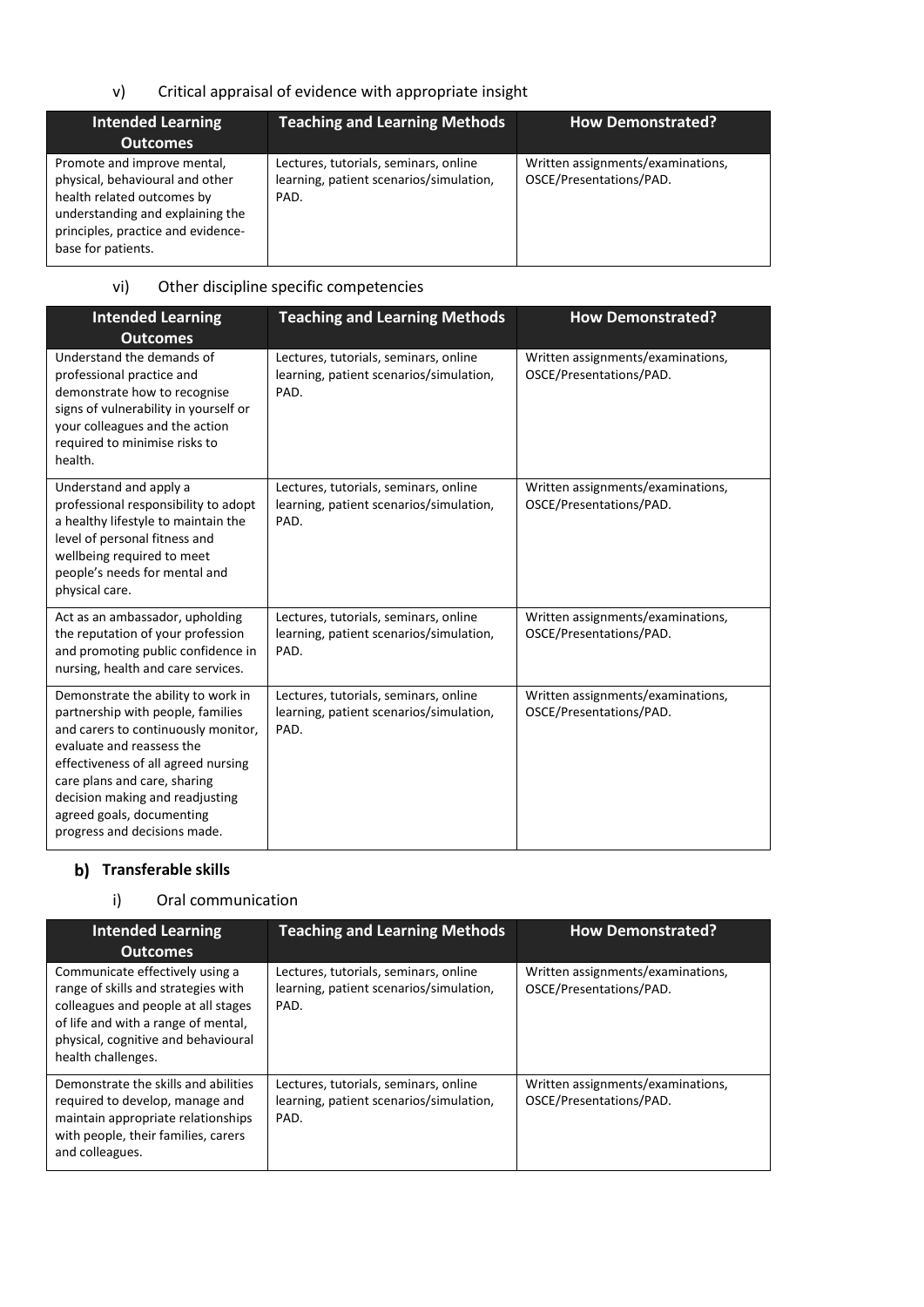| <b>Intended Learning</b>                                                                                                                                                                                                                                                                                                       | <b>Teaching and Learning Methods</b>                                                     | <b>How Demonstrated?</b>                                     |
|--------------------------------------------------------------------------------------------------------------------------------------------------------------------------------------------------------------------------------------------------------------------------------------------------------------------------------|------------------------------------------------------------------------------------------|--------------------------------------------------------------|
| <b>Outcomes</b>                                                                                                                                                                                                                                                                                                                |                                                                                          |                                                              |
| Use appropriate communication<br>skills and strength based<br>approaches to support and enable<br>people to make informed choices<br>about their care to manage health<br>challenges in order to have<br>satisfying and fulfilling lives within<br>the limitations caused by reduced<br>capability, ill health and disability. | Lectures, tutorials, seminars, online<br>learning, patient scenarios/simulation,<br>PAD. | Written assignments/examinations,<br>OSCE/Presentations/PAD. |

### ii) Written communication

| <b>Intended Learning</b><br><b>Outcomes</b>                                                                                                                                                                       | <b>Teaching and Learning Methods</b>                                                     | <b>How Demonstrated?</b>                                     |
|-------------------------------------------------------------------------------------------------------------------------------------------------------------------------------------------------------------------|------------------------------------------------------------------------------------------|--------------------------------------------------------------|
| Communicate effectively using a<br>range of skills and strategies with<br>colleagues and people at all stages<br>of life and with a range of mental,<br>physical, cognitive and behavioural<br>health challenges. | Lectures, tutorials, seminars, online<br>learning, patient scenarios/simulation,<br>PAD. | Written assignments/examinations,<br>OSCE/Presentations/PAD. |
| Demonstrate the ability to keep<br>complete, clear, accurate and<br>timely records.                                                                                                                               | Lectures, tutorials, seminars, online<br>learning, patient scenarios/simulation,<br>PAD. | Written assignments/examinations,<br>OSCE/Presentations/PAD. |

### iii) Information technology

| <b>Intended Learning</b><br><b>Outcomes</b>                                                                                                                                                                       | <b>Teaching and Learning Methods</b>                                                     | <b>How Demonstrated?</b>                                     |
|-------------------------------------------------------------------------------------------------------------------------------------------------------------------------------------------------------------------|------------------------------------------------------------------------------------------|--------------------------------------------------------------|
| Communicate effectively using a<br>range of skills and strategies with<br>colleagues and people at all stages<br>of life and with a range of mental,<br>physical, cognitive and behavioural<br>health challenges. | Lectures, tutorials, seminars, online<br>learning, patient scenarios/simulation,<br>PAD. | Written assignments/examinations,<br>OSCE/Presentations/PAD. |
| Demonstrate the numeracy,<br>literacy, digital and technological<br>skills required to meet the needs of<br>people in your care to ensure safe<br>and effective nursing practice. (P1)                            | Lectures, tutorials, seminars, online<br>learning, patient scenarios/simulation,<br>PAD. | Written assignments/examinations,<br>OSCE/Presentations/PAD. |

### iv) Numeracy

| <b>Intended Learning</b><br><b>Outcomes</b>                                                                                                                                       | <b>Teaching and Learning Methods</b>                                                     | <b>How Demonstrated?</b>                                     |
|-----------------------------------------------------------------------------------------------------------------------------------------------------------------------------------|------------------------------------------------------------------------------------------|--------------------------------------------------------------|
| Demonstrate the numeracy,<br>literacy, digital and technological<br>skills required to meet the needs of<br>people in your care to ensure safe<br>and effective nursing practice. | Lectures, tutorials, seminars, online<br>learning, patient scenarios/simulation,<br>PAD. | Written assignments/examinations,<br>OSCE/Presentations/PAD. |

### v) Team working

| Intended Learning<br><b>Outcomes</b>                                                                                                                                                              | <b>Teaching and Learning Methods</b>                                                     | <b>How Demonstrated?</b>                                     |
|---------------------------------------------------------------------------------------------------------------------------------------------------------------------------------------------------|------------------------------------------------------------------------------------------|--------------------------------------------------------------|
| Understand the principles of<br>effective team working and<br>leadership, management, group<br>and organisational dynamics and<br>culture and apply these to team<br>working and decision-making. | Lectures, tutorials, seminars, online<br>learning, patient scenarios/simulation,<br>PAD. | Written assignments/examinations,<br>OSCE/Presentations/PAD. |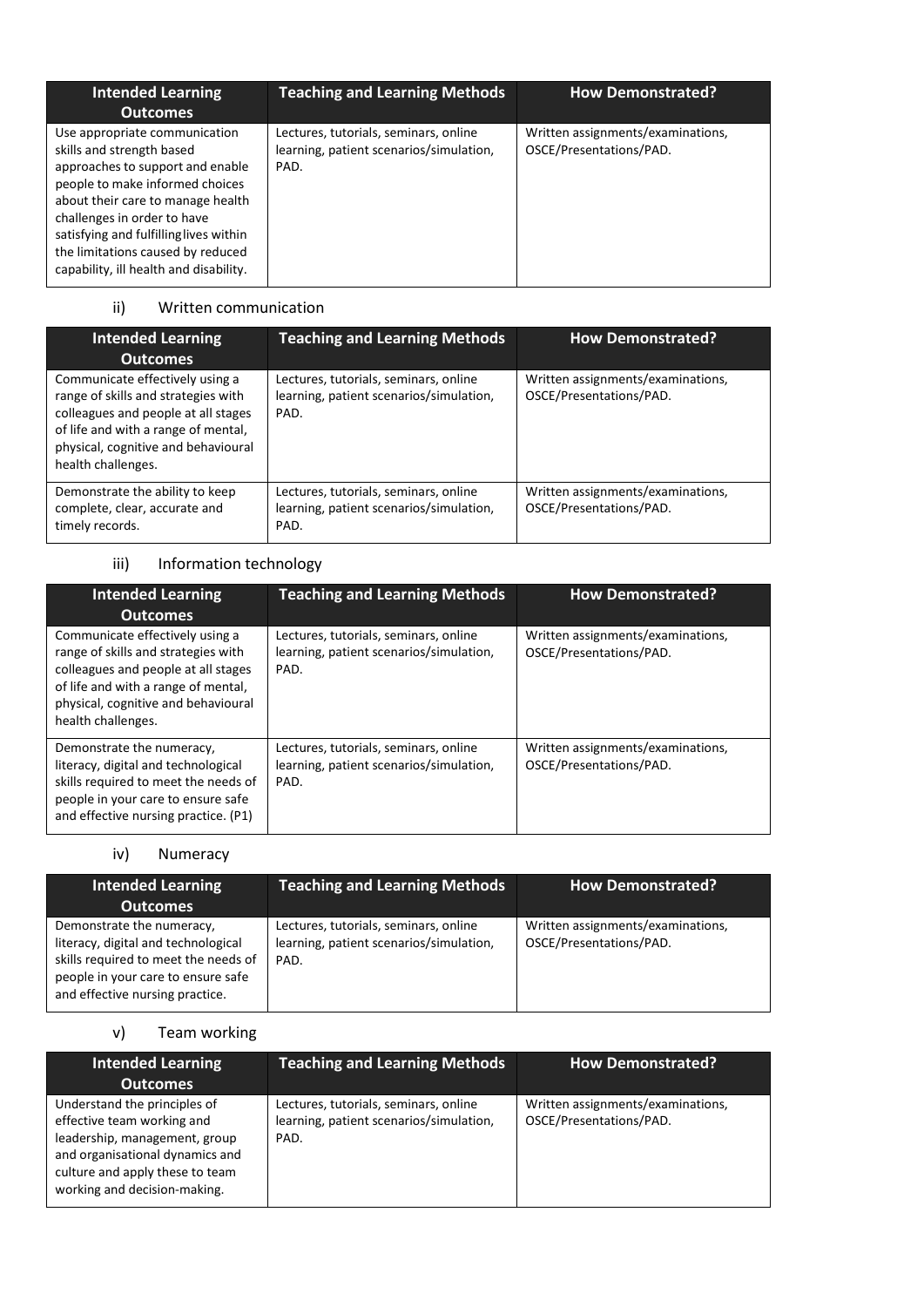| <b>Intended Learning</b><br><b>Outcomes</b>                                                                                                                                                                                        | <b>Teaching and Learning Methods</b>                                                     | <b>How Demonstrated?</b>                                     |
|------------------------------------------------------------------------------------------------------------------------------------------------------------------------------------------------------------------------------------|------------------------------------------------------------------------------------------|--------------------------------------------------------------|
| Understand and apply the<br>principles of humanfactors,<br>environmental factors and<br>strength-based approaches when<br>working in teams.                                                                                        | Lectures, tutorials, seminars, online<br>learning, patient scenarios/simulation,<br>PAD. | Written assignments/examinations,<br>OSCE/Presentations/PAD. |
| Safely and effectively lead and<br>manage the nursing care of a group<br>of people, demonstrating<br>appropriate prioritisation,<br>delegation and assignment of care<br>responsibilities to others involved<br>in providing care. | Lectures, tutorials, seminars, online<br>learning, patient scenarios/simulation,<br>PAD. | Written assignments/examinations,<br>OSCE/Presentations/PAD. |

### vi) Problem solving

| <b>Intended Learning</b><br><b>Outcomes</b>                                                                                                                                                                                       | <b>Teaching and Learning Methods</b>                                                           | <b>How Demonstrated?</b>                                     |
|-----------------------------------------------------------------------------------------------------------------------------------------------------------------------------------------------------------------------------------|------------------------------------------------------------------------------------------------|--------------------------------------------------------------|
| Understand and apply the<br>principles of courage, transparency<br>and the professional duty of<br>candour, recognising and reporting<br>any situations, behaviours or errors<br>that could result in poor care<br>outcomes. (P1) | Lectures, tutorials, seminars, online<br>learning, patient scenarios/simulation,<br><b>PAD</b> | Written assignments/examinations,<br>OSCE/Presentations/PAD. |
| Demonstrate an understanding of<br>the principles of improvement<br>methodologies, participate in all<br>stages of audit activity and identify<br>appropriate quality improvement<br>strategies.                                  | Lectures, tutorials, seminars, online<br>learning, patient scenarios/simulation,<br>PAD        | Written assignments/examinations,<br>OSCE/Presentations/PAD. |

### vii) Information handling

| <b>Intended Learning</b><br><b>Outcomes</b>                                                                                                      | <b>Teaching and Learning Methods</b>                                                     | <b>How Demonstrated?</b>                                     |
|--------------------------------------------------------------------------------------------------------------------------------------------------|------------------------------------------------------------------------------------------|--------------------------------------------------------------|
| Provide information in accessible<br>ways to help people understand<br>and make decisions about their<br>health, life choices, illness and care. | Lectures, tutorials, seminars, online<br>learning, patient scenarios/simulation,<br>PAD. | Written assignments/examinations,<br>OSCE/Presentations/PAD. |

### viii) Skills for lifelong learning

| <b>Intended Learning</b><br><b>Outcomes</b>                                                                                                                                                                                                       | <b>Teaching and Learning Methods</b>                                                     | <b>How Demonstrated?</b>                                     |
|---------------------------------------------------------------------------------------------------------------------------------------------------------------------------------------------------------------------------------------------------|------------------------------------------------------------------------------------------|--------------------------------------------------------------|
| Demonstrate resilience and<br>emotional intelligence and be<br>capable of explaining the rationale<br>that influences their judgments and<br>decisions in routine, complex and<br>challenging situations.                                         | Lectures, tutorials, seminars, online<br>learning, patient scenarios/simulation,<br>PAD. | Written assignments/examinations,<br>OSCE/Presentations/PAD. |
| Take responsibility for continuous<br>self-reflection, seeking and<br>responding to support and<br>feedback to develop your<br>professional knowledge and skills.                                                                                 | Lectures, tutorials, seminars, online<br>learning, patient scenarios/simulation,<br>PAD. | Written assignments/examinations,<br>OSCE/Presentations/PAD. |
| Demonstrate an understanding of<br>the importance of exercising<br>political awareness throughout<br>their career, to maximise the<br>influence and effect of registered<br>nursing on quality of care, patient<br>safety and cost effectiveness. | Lectures, tutorials, seminars, online<br>learning, patient scenarios/simulation,<br>PAD. | Written assignments/examinations,<br>OSCE/Presentations/PAD. |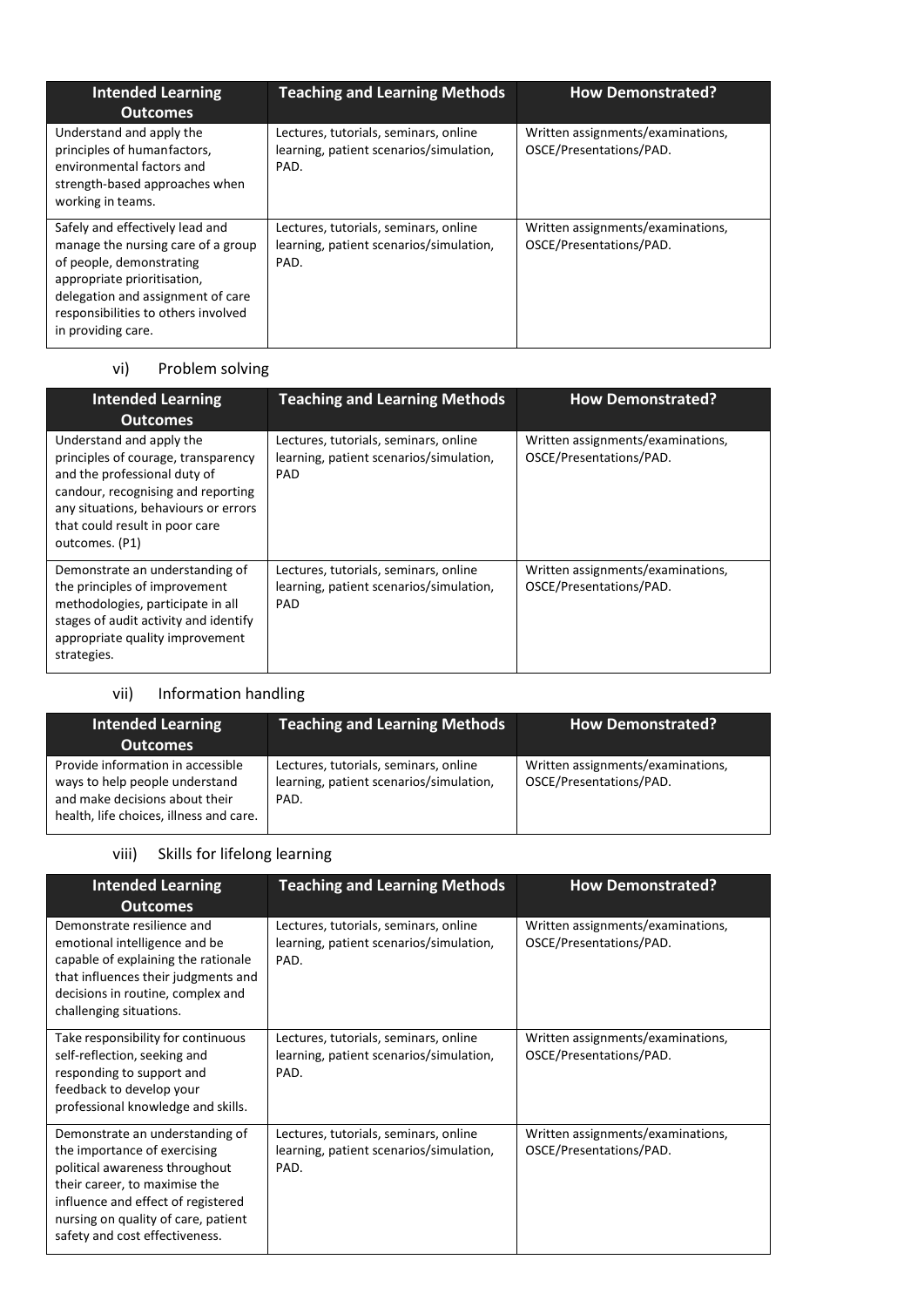#### **10. Progression points**

This programme follows the standard Scheme of Progression set out in [Senate Regulations](http://www.le.ac.uk/senate-regulations) – see the version of Senate Regulation 5 governing undergraduate programmes relevant to the year of entry.

The following additional progression requirements for this programme have been approved: The NMC (2018) Standards apply, with any subsequent revised standards form the PRSB during the validation of this approved programme. These PRSB requirements relate to selection, admission and progression; curriculum; practice learning; supervision and assessment and qualification to be awarded.

All modules are classified as core and there is no compensation allowed between modules. In order to progress from one year to the next all modules must be completed.

You are required to achieve all of the credits associated with each year of the programme in order to progress:

End of year 1 120 credits at level 4 (40% Pass grade) End of year 2 120 credits at level 5 (40% Pass grade) End of year 3 120 credits at level 6 (40% Pass grade) End of year 4 120 credits at level 7 (50% Pass grade)

Additionally, the Practice Assessment Document (PAD) must be completed for each part of the programme and awarded a PASS mark, which will include achievement of the relevant NMC standards of proficiency. The clinical skills requirements can be found within the NMC Future Nurse Standards Future nurse: Standards of proficiency for registered nurses [\(NMC, 2018\)](https://www.nmc.org.uk/globalassets/sitedocuments/education-standards/future-nurse-proficiencies.pdf) [External site].

In cases where you have has failed to meet a requirement to progress you will be required to withdraw from the course.

You are required to undertake 6133 hours of learning over at least four years as this programme leads to registration in two fields of nursing (NMC 2.13 / 3.6 / Article 31). Technology enhanced and simulation learning will be used proportionately to support learning and assessment (3.4). The programme is designed so that 50% (3067 hours) of clinical practice education is achieved *on completion* of the programme, as required by the Nursing and Midwifery Council (2.9) and to comply with EU Directive 2005/36/EC. At each progression point you will be expected to have formatively achieved the clinical practice hours for that period and opportunities for making up any missed hours will be negotiated with the Course Leader. At the end of the programme you must have achieved all of the required theory and clinical practice hours.

There is no intermediate exit point that equates to professional practice with NMC registration. You may be eligible for an exit award depending on the number of credits you have completed as follows:

| <b>Qualification</b>                                                      | <b>Minimum overall credits</b> |
|---------------------------------------------------------------------------|--------------------------------|
| <b>Certificate of Higher Education in</b><br>Healthcare*                  | 120 level 4 credits            |
| Diploma of Higher Education in<br>Healthcare*                             | 120 level 5 credits            |
| Bachelor of Science in Healthcare * (with 120 level 6 credits<br>honours) |                                |

**\*** Without registration as a nurse with the NMC.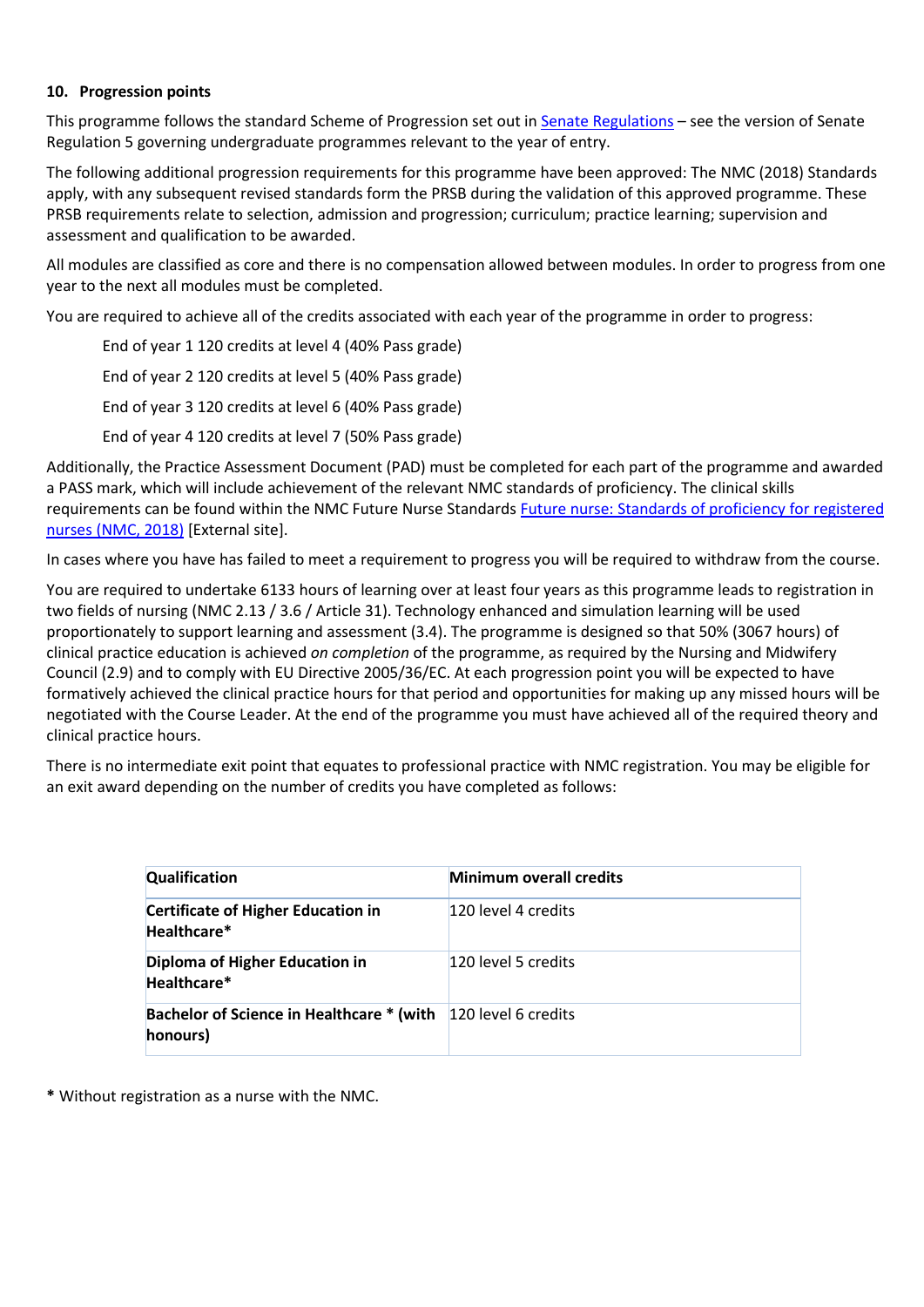When you successfully complete all the requirements to be awarded the MSci. Nursing with Leadership Dual Registration you will be recommended to the NMC to be placed on the appropriate parts of the nursing register. You will be informed that you have five-years in which you can apply to the NMC for a mark on the Nursing and Midwifery Council Register (5.2) and that if you fail to register your qualification within five years you will have to undertake additional education and training or gain such experience as specified in our standards.

You will be informed of the requirement to meet the NMC standards for good health and good conduct at the commencement of each year of the programme and upon completion of the programme (1.2) as detailed in the University of Leicester process for the declaration of good health and good character.

a) A dispensation to Senate Regulation 5.23b: a student who has passed at least 90 credits in years 1 to 3 will be permitted to proceed to the next level of their programme, repeating the assessments for the failed module alongside the standard 120 credits for the next level. In order to be permitted to proceed and re-sit/re-submit, students should have failed no more than 30 credits and have a credit weighted average for the level of at least 40.00% in years 1-3.

### **Course transfers**

If you decide wish to transfer to either the MSci Nursing with leadership in mental health nursing, or the MSci Nursing with leadership in adult nursing , you may do so no later than the end of year one. This would be subject to approval by the course lead and dependent upon placement capacity.

### **11. Criteria for award and classification**

This programme follows the standard scheme of undergraduate award and classification set out in [Senate Regulations](http://www.le.ac.uk/senate-regulations) – see the version of *Senate Regulation 5 governing undergraduate programmes* relevant to the year of entry.

The following additional award requirements for this programme have been approved:

- i. To require all students to pass, at a minimum of 40% (levels 4-6) and 50% (level 7), all components and all modules in order to qualify for the final award. Therefore, when calculating student's final award and classification, the failed credit allowance set out in SR5.43 shall not apply. For the purposes of clarity, no student may be awarded a degree with any failed modules, or assessment components.
- ii.The standard schemes of award and classification for the exit awards available on this programme also follow those set out for the appropriate awards in Senate Regulation 5 but, as above, SR5.43 does not apply and so that there is no allowance for failed credit within the modules that make up any award within this programme. For clarity, exit awards of Certificate of Higher Education, Diploma of Higher Education and Bachelor of Science (Hons) in Healthcare may be awarded on successful completion of years 1, 2 and 3, respectively, with no failed credits. Note: these exit awards will not offer registration as a nurse/midwife with the NMC.

### **a) Numeracy related to medicines management assessment:**

|            | <b>Numeracy Applied to Medicines</b>                                        |      |  |  |
|------------|-----------------------------------------------------------------------------|------|--|--|
| Year       |                                                                             |      |  |  |
|            |                                                                             |      |  |  |
| ľ          | Tablets and liquids                                                         | 80%  |  |  |
| 12         | Tablets, liquids and injections                                             | 90%  |  |  |
| ļЗ         | Tablets, liquids, injections and infusions                                  | 90%  |  |  |
| <b>l</b> 4 | Consolidation and achievement of NHS partner organisations<br>numeracy test | 100% |  |  |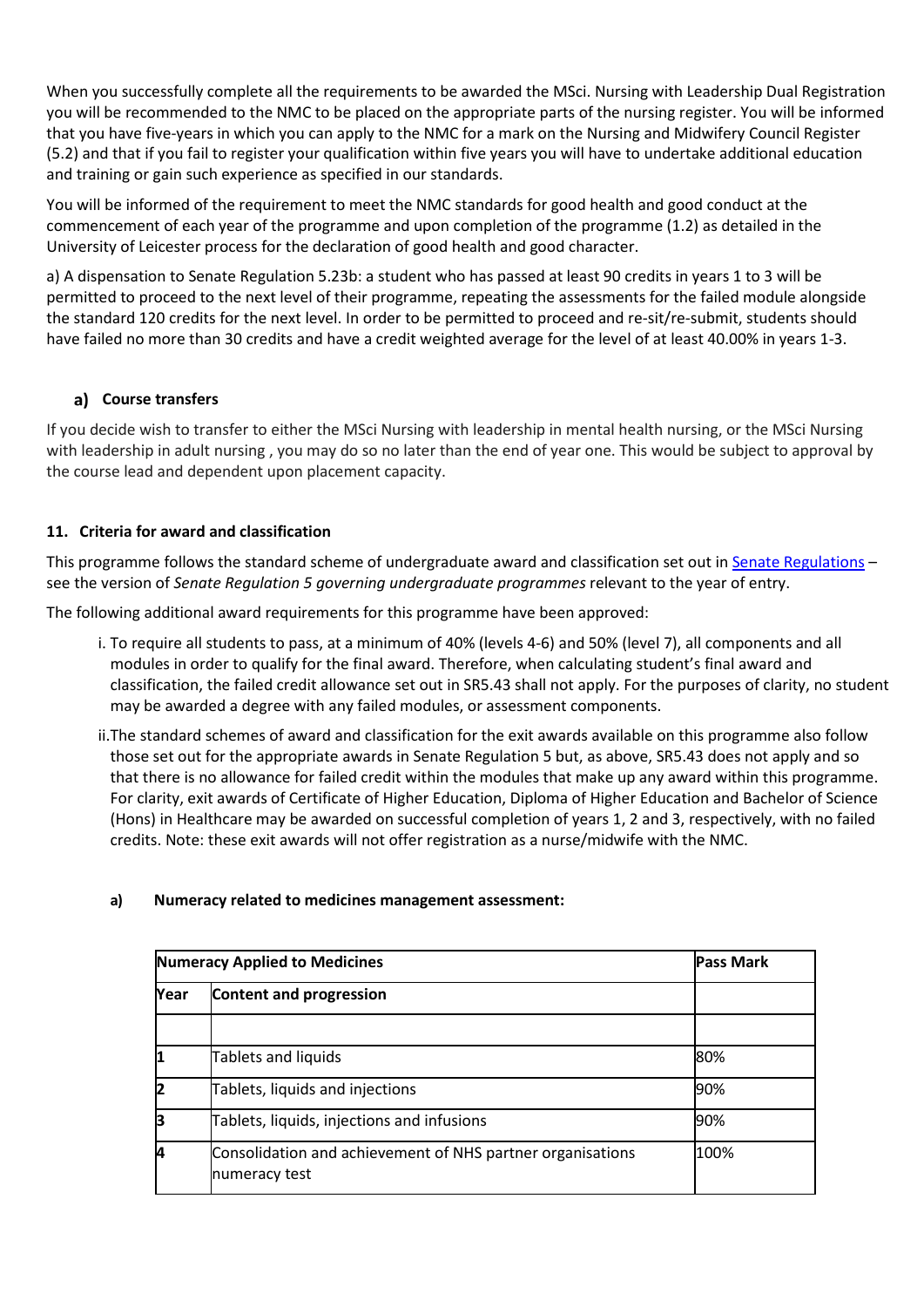

## **Programme Specification (Undergraduate) FOR ENTRY YEAR: 2021/22**

**Date created:** 07/01/2021 **Last amended:** 07/01/2021 **Version no.** 1

| Module                                                                                                    | <b>Online Numeracy</b> | Assignment<br>Essay/ | Written Examination | Seminar Presentation | Poster Presentation | Case Study | Major Project | Leadership Portfolio | <b>DSCE/Viva</b> | PAD | Medicines Portfolio | Leicester Award |
|-----------------------------------------------------------------------------------------------------------|------------------------|----------------------|---------------------|----------------------|---------------------|------------|---------------|----------------------|------------------|-----|---------------------|-----------------|
| NU1011 Developing proficiency 1&2<br>(Linked<br>work experience hours)                                    |                        |                      |                     |                      |                     |            |               |                      |                  |     |                     |                 |
| NU1010 Foundations of nursing practice                                                                    |                        |                      |                     |                      |                     |            |               |                      | F/S              |     |                     |                 |
| MW1012 Anatomy and physiology for<br>nursing<br>practice                                                  |                        |                      | F/S                 |                      |                     |            |               |                      |                  |     |                     |                 |
| PH1004 Professional Development 1                                                                         |                        | F/S                  |                     |                      |                     |            |               |                      |                  |     |                     |                 |
| MW1013 Leading the self: Leadership 1                                                                     |                        |                      |                     |                      |                     |            |               |                      |                  |     |                     |                 |
| NU1018 Fundamentals of evidence-based<br>practice                                                         |                        |                      |                     |                      |                     |            |               |                      |                  |     |                     |                 |
| NU1014 Psycho-social concepts of public<br>health,<br>health promotion and health protection              |                        |                      |                     |                      |                     |            |               |                      |                  |     |                     |                 |
| NU2011 Developing proficiency 3 & 4<br>(Linked work<br>experience hours)                                  |                        |                      |                     |                      |                     |            |               |                      |                  |     |                     |                 |
| MW2016 Leading the team: Leadership 2                                                                     |                        |                      |                     |                      |                     |            |               |                      |                  |     |                     |                 |
| NU2012 Holistic assessment and<br>recognition of<br>health and social care needs in adult<br>nursing      |                        |                      |                     |                      |                     |            |               |                      |                  |     |                     |                 |
| NU2112 Holistic assessment and<br>recognition of<br>health and social care needs in children's<br>nursing |                        |                      |                     |                      |                     |            |               |                      |                  |     |                     |                 |
| NU2013 Fundamental knowledge, values<br>and<br>skills for mental health assessment                        |                        |                      |                     |                      |                     |            |               |                      |                  |     |                     |                 |
| NU2016 Appraising the evidence in<br>healthcare<br>practice                                               |                        |                      |                     |                      |                     |            |               |                      |                  |     |                     |                 |
| NU2014 Treatment and therapeutic<br>interventions in mental health                                        |                        |                      |                     |                      |                     |            |               |                      |                  |     |                     |                 |
| NU2015 Planning, intervention and<br>evaluation<br>of care with a focus on older people                   |                        |                      |                     |                      |                     |            |               |                      |                  |     |                     |                 |
| NU2115 Planning, intervention and<br>evaluation<br>of care with a focus on children and young<br>people   |                        |                      |                     |                      |                     |            |               |                      |                  |     |                     |                 |
| NU3011 Developing proficiency 5 & 6<br>(Linked<br>work experience hours)                                  |                        |                      |                     |                      |                     |            |               |                      |                  |     |                     |                 |
| NU3016 Developing evidence based<br>practice                                                              |                        |                      |                     |                      |                     |            |               |                      |                  |     |                     |                 |
| NU3012 Pharmacology & medicines<br>prescribing<br>applied to nursing practice                             |                        |                      |                     |                      |                     |            |               |                      |                  |     |                     |                 |
| NU3014 Specialist care in mental health<br>practice                                                       |                        |                      |                     |                      |                     |            |               |                      |                  |     |                     |                 |
| MW3015 Leading in organizations:<br>Leadership 3                                                          |                        |                      |                     |                      |                     |            |               |                      |                  |     |                     |                 |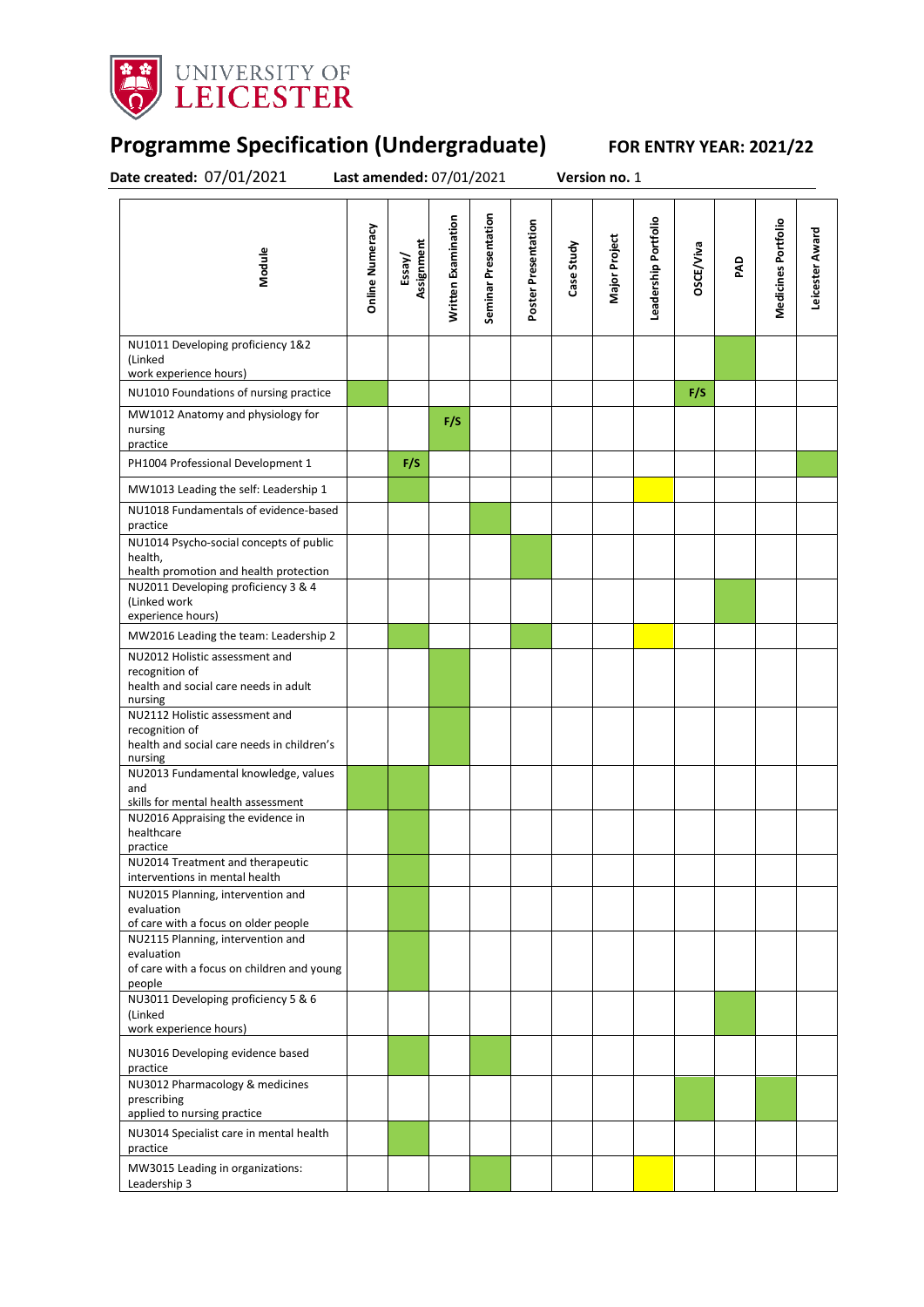| NU3015/NU3115 Management of complex<br>and long-                                      |  |  |  |  |  |             |
|---------------------------------------------------------------------------------------|--|--|--|--|--|-------------|
| term conditions adult/child<br>NU3013 Professional development<br>internship/Elective |  |  |  |  |  | <b>GOLD</b> |
| NU4011 Developing proficiency 7 & 8<br>(Linked<br>work experience hours)              |  |  |  |  |  |             |
| NU4010 Dissertation / report applied to<br>professional practice                      |  |  |  |  |  |             |
| MW4013 Leading the management of<br>change:<br>Leadership 4                           |  |  |  |  |  |             |
| NU4012 Professional, ethical and legal<br>challenges in nursing                       |  |  |  |  |  |             |
| NU4013 Management of complex and<br>long-<br>term conditions in mental health         |  |  |  |  |  |             |
| MW4014 Preparation for professional<br>practice                                       |  |  |  |  |  |             |

### **12. Special features**

- $\triangleright$  The programme is being led at professorial level by an internationally renowned nursing educationalist with a credible portfolio of scholarly publishing and conference presentation who is registered with the NMC as a nurse educator.
- $\triangleright$  You have the opportunity to learn in a leading research-intensive University with an outstanding international reputation.
- $\triangleright$  The development of a new School of Allied Health Professions within the highly respected College of Life Sciences provides you with opportunities to develop a good understanding and working relationship with other health professionals from the outset in preparation for employment as graduates.
- $\triangleright$  The focus on leadership throughout the programme is distinctive and is currently unique to pre-registration nursing curricula. The acquisition of an undergraduate Masters (MSci.) degree is distinctive in Leicestershire, which, combined with the focus on leadership will enhance your employability potential, upon successful completion.
- $\triangleright$  You will be mentored by experienced NHS clinicians and nursing experts / leaders within the profession as part of a learning set during the programme.
- $\triangleright$  There will be a short elective placement / internship that embraces all aspects of nursing leadership roles; e.g. in clinical practice, education and research departments where you will work alongside effective role models and are nurtured in developing your leadership potential.
- $\triangleright$  Inter-professional education that occurs in the College of Life Sciences is a feature of this programme, providing you with opportunity to learn and work alongside medical students and other allied health professionals and gain an appreciation of each other's roles that will prepare you for the realities of multidisciplinary team working as graduates. This will occur in small group teaching and simulated clinical practice sessions and in year 1 is embedded in module PH1004.
- $\triangleright$  Dual registration with the Nursing and Midwifery Council (adult and mental health, child and mental health). The University of Leicester will be one of few UK universities to offer dual registration programmes. The focus on both physical and mental health ensures a person centred and holistic approach to contemporary nursing care.
- $\triangleright$  Successful completion of the programme at masters' level and with a focus on leadership will be enhanced graduate employability prospects as the shortage of nurses is well documented.
- $\triangleright$  When you complete the programme you will be offered jobs in the local NHS as per the NHS Plan (2019) and as leadership graduates you will have the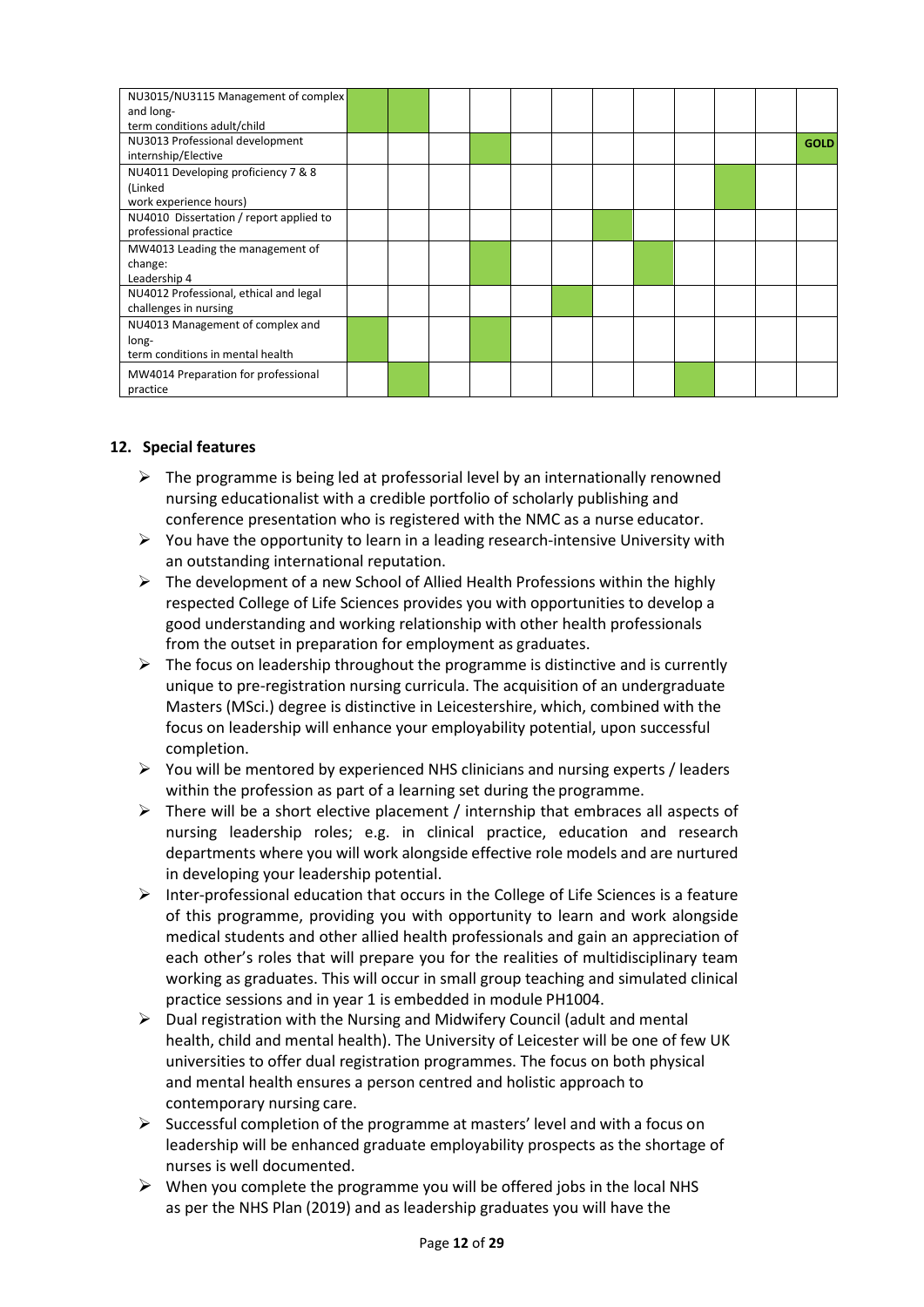opportunity to be fast- tracked through your nursing careers, facilitated by a purposefully constructed leadership framework.

#### **13. Indications of programme quality**

The programme will in the first instance, be jointly approved by the Nursing and Midwifery Council (NMC) and the University of Leicester, followed by annual monitoring by the NMC and the standard process of External Examiner scrutiny as specified in the University's Senate Regulations. The programme will also be subject to University of Leicester Annual Development Review and Periodic Development Review (six yearly) to monitor the quality of teaching, learning and assessment. A good account of the programme in the National Student Survey will be an indication of its quality as will be the first destination data (employability rates) captured for graduates from this programme.

#### **14. External Examiner(s) reports**

As this is a new provision, there are as yet no specific external examiners' reports to inform its development. An external examiner with due regard to each field of the register (adult, child and mental health) have been appointed to this programme to ensure its delivery and assessment processes are commensurate with the NMC and university standards and comparable across the Higher Education sector.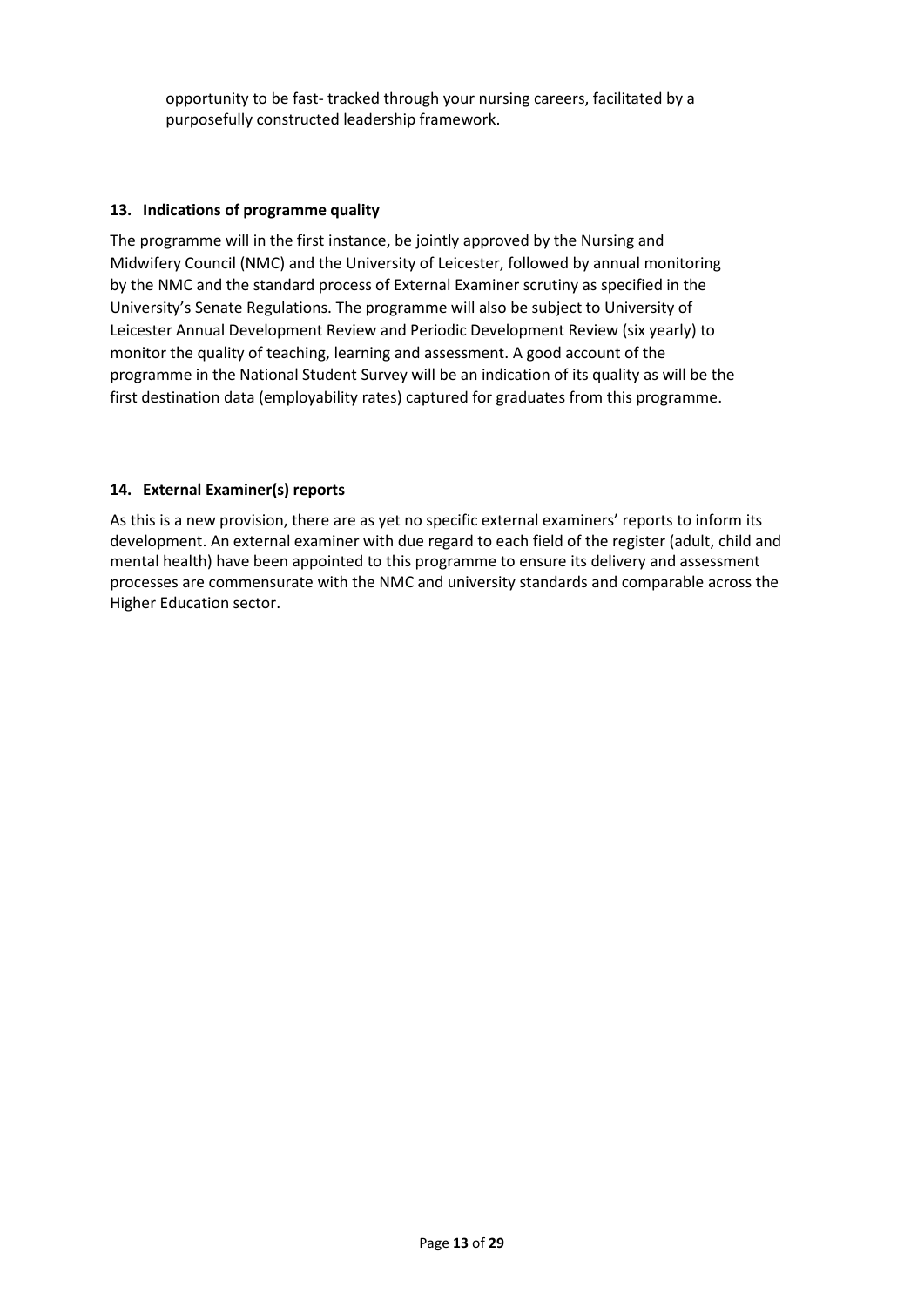### **Appendix 1: Programme structure (programme regulations)**

The University regularly reviews its programmes and modules to ensure that they reflect the current status of the discipline and offer the best learning experience to students. On occasion, it may be necessary to alter particular aspects of a course or module.

### **MSci. Nursing with Leadership with Dual Registration in Mental Health and Adult Nursing**

### **Level 4/Year 1 2022/23**

Credit breakdown

| <b>Status</b> | <b>Year long</b>   | Semester 1         | Semester 2         |
|---------------|--------------------|--------------------|--------------------|
| Core          | 60 credits         | 30 credits         | 30 credits         |
| Optional      | Choose an<br>item. | Choose an<br>item. | Choose an<br>item. |

120 credits in total

#### Core modules

| <b>Delivery</b><br>period | Code   | <b>Title</b>                                                                    | <b>Credits</b> |
|---------------------------|--------|---------------------------------------------------------------------------------|----------------|
| Year long                 | NU1010 | Foundations of nursing practice                                                 | 30<br>credits  |
| Year long                 | NU1012 | Anatomy and physiology for nursing practice                                     | 30<br>credits  |
| Year long                 | NU1011 | Developing proficiency 1&2 (Linked work experience hours)                       | n/a            |
| Sem 1                     | PH1004 | Professional Development 1                                                      | 15<br>credits  |
| Sem 1                     | MW1013 | Leading the self: Leadership 1                                                  | 15<br>credits  |
| Sem <sub>2</sub>          | NU1018 | Fundamentals of evidence-based practice                                         | 15<br>credits  |
| Sem <sub>2</sub>          | NU1014 | Psycho-social concepts of public health, health promotion and health protection | 15<br>credits  |

#### **Notes**

\*Exit Award for 120 credits: CertHE in Healthcare

### **Level 5/Year 2 2023/24**

### Credit breakdown

| <b>Status</b> | <b>Year long</b>   | Semester 1         | Semester 2         |
|---------------|--------------------|--------------------|--------------------|
| Core          | Choose an<br>item. | 60 credits         | 60 credits         |
| Optional      | Choose an<br>item. | Choose an<br>item. | Choose an<br>item. |

120 credits in total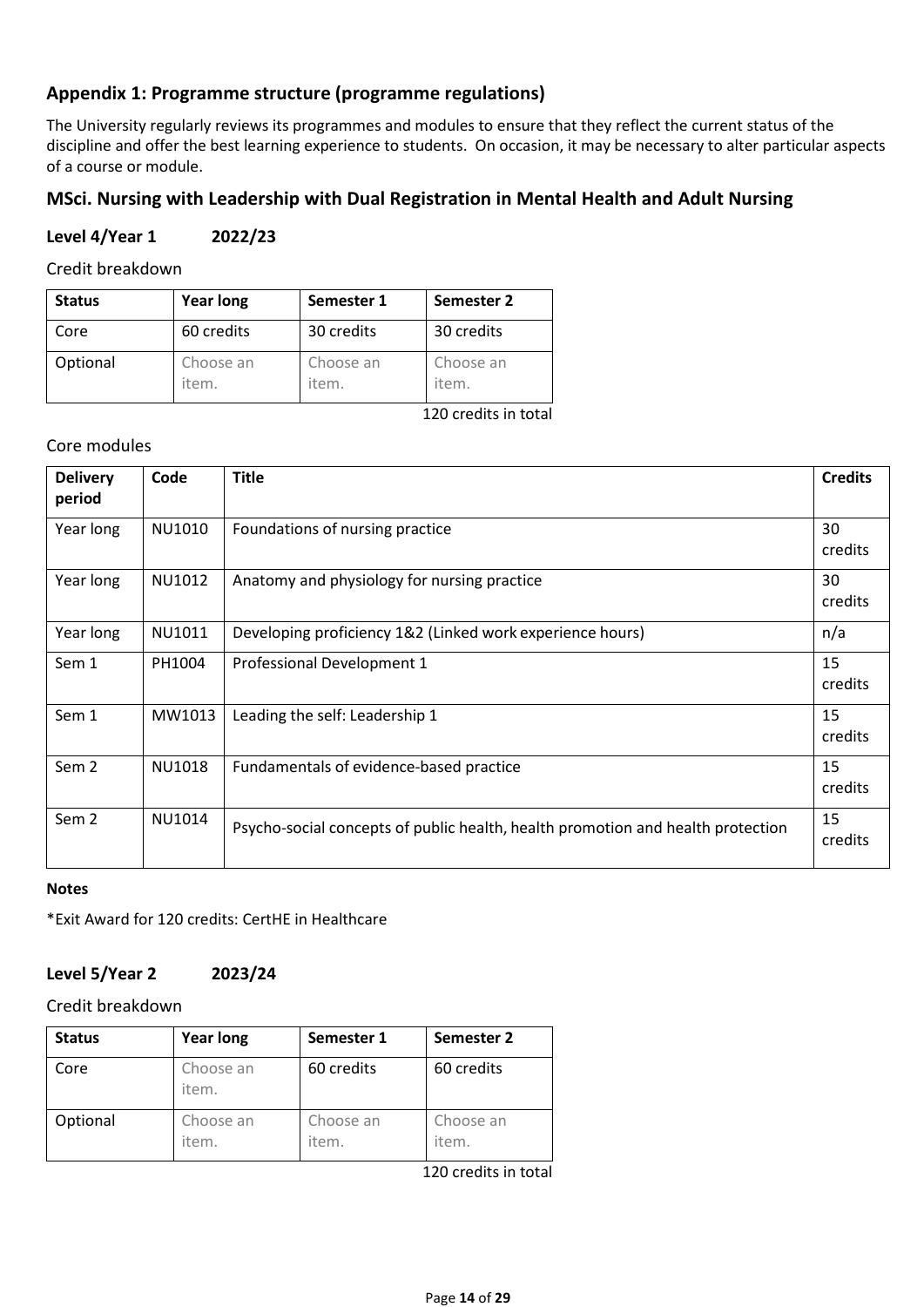Core modules

| <b>Delivery</b><br>period | Code   | <b>Title</b>                                                                            | <b>Credits</b> |
|---------------------------|--------|-----------------------------------------------------------------------------------------|----------------|
| Year long                 | NU2011 | Developing proficiency 3 & 4 (Linked work experience hours)                             | n/a            |
| Sem 1                     | MW2016 | Leading the team: Leadership 2                                                          | 15<br>credits  |
| Sem 1                     | NU2012 | Holistic assessment and recognition of health and social care needs in adult<br>nursing | 15<br>credits  |
| Sem 1                     | NU2013 | Fundamental knowledge, values and skills for mental health assessment                   | 30<br>credits  |
| Sem <sub>2</sub>          | NU2016 | Appraising the evidence in healthcare practice                                          | 15<br>credits  |
| Sem <sub>2</sub>          | NU2014 | Treatment and therapeutic interventions in mental health                                | 15<br>credits  |
| Sem <sub>2</sub>          | NU2015 | Planning, intervention and evaluation of care with a focus on older people              | 30<br>credits  |

#### **Notes**

\*Exit Award for 240 credits: DipHE in Healthcare

### **Level 6/Year 3 2024/25**

Credit breakdown

| <b>Status</b> | <b>Year long</b>   | Semester 1         | Semester 2             |
|---------------|--------------------|--------------------|------------------------|
| Core          | Choose an<br>item. | 60 credits         | 60 credits             |
| Optional      | Choose an<br>item. | Choose an<br>item. | Choose an<br>item.     |
|               |                    |                    | $120$ cradits in total |

120 credits in total

### Core modules

| <b>Delivery</b><br>period | Code   | <b>Title</b>                                                     | <b>Credits</b> |
|---------------------------|--------|------------------------------------------------------------------|----------------|
| Year long                 | NU3011 | Developing proficiency 5 & 6 (Linked work experience hours       | n/a            |
| Sem 1                     | NU3016 | Developing evidence based practice                               | 30<br>credits  |
| Sem 1                     | NU3012 | Pharmacology & medicines prescribing applied to nursing practice | 15<br>credits  |
| Sem 1                     | NU3014 | Specialist care in mental health practice                        | 15<br>credits  |
| Sem <sub>2</sub>          | MW3015 | Leading in organisations: Leadership 3                           | 15<br>credits  |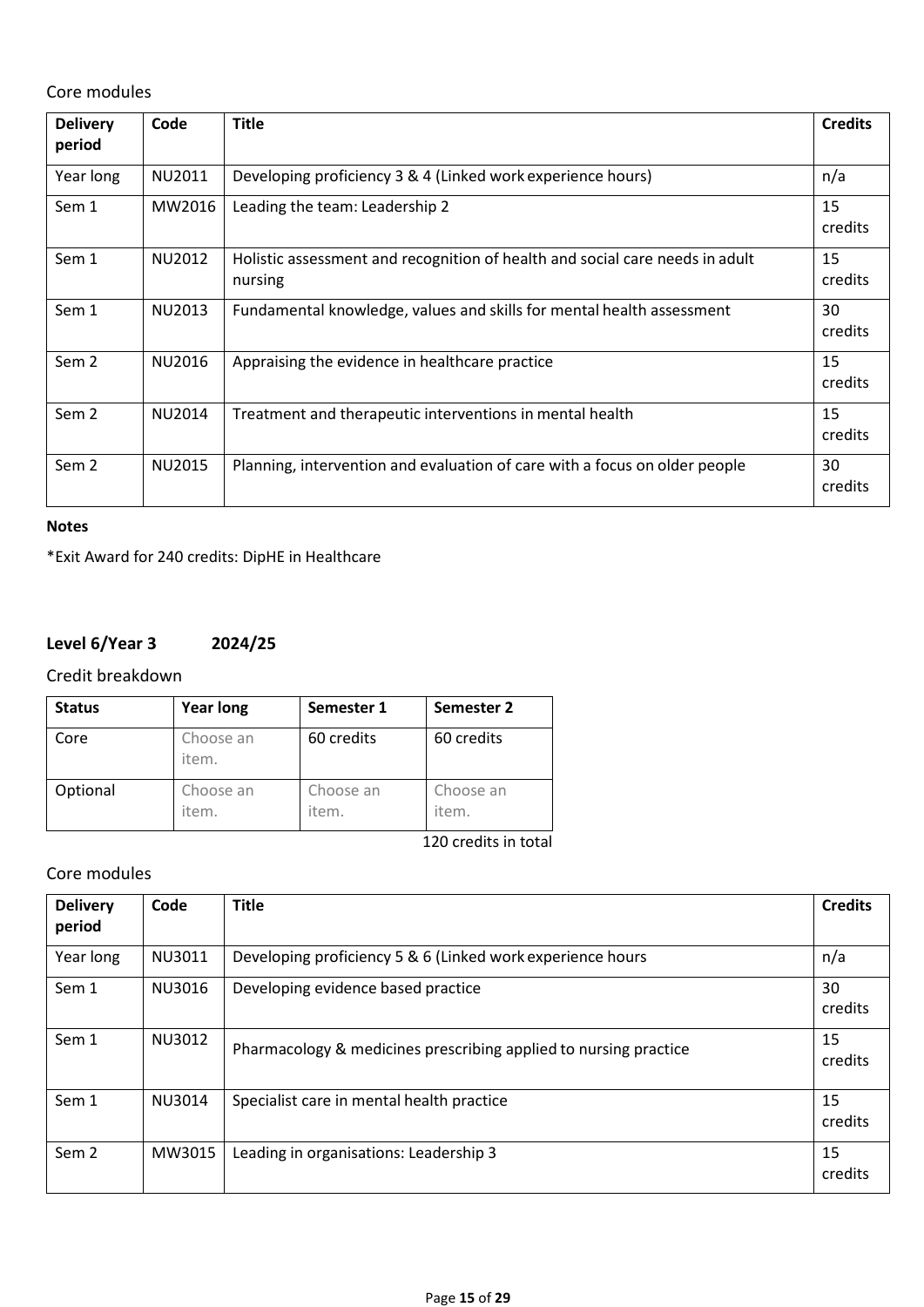| <b>Delivery</b><br>period | Code   | <b>Title</b>                                                    | <b>Credits</b> |
|---------------------------|--------|-----------------------------------------------------------------|----------------|
| Sem 2                     | NU3015 | Management of complex and long-term conditions in adult nursing | 30<br>credits  |
| Sem 2                     | NU3013 | Professional development internship/Elective                    | 15<br>credits  |

#### **Notes**

\*Exit Award for 360 credits: Bachelor of Science in Healthcare with Honours

### **Level 7/Year 4 2025/26**

### Credit breakdown

| <b>Status</b> | <b>Year long</b>   | Semester 1         | Semester 2         |
|---------------|--------------------|--------------------|--------------------|
| Core          | 30 credits         | 45 credits         | 45 credits         |
| Optional      | Choose an<br>item. | Choose an<br>item. | Choose an<br>item. |

120 credits in total

### Core modules

| <b>Delivery</b><br>period | Code   | <b>Title</b>                                                    | <b>Credits</b> |
|---------------------------|--------|-----------------------------------------------------------------|----------------|
| Year long                 | NU4010 | Dissertation / report applied to professional practice          | 30<br>credits  |
| Year long                 | NU4011 | Developing proficiency 7 & 8 (Linked work experience hours)     | n/a            |
| Sem 1                     | MW4013 | Leading the management of change: Leadership 4                  | 15<br>credits  |
| Sem 1                     | NU4013 | Management of complex and long-term conditions in mental health | 30<br>credits  |
| Sem <sub>2</sub>          | NU4012 | Professional, ethical and legal challenges in nursing           | 15<br>credits  |
| Sem <sub>2</sub>          | MW4014 | Preparation for professional practice                           | 30<br>credits  |

### **Notes**

Exit Award: 480 credits MSci. Nursing with Leadership Dual Registration in Mental Health and Adult (with NMC registration).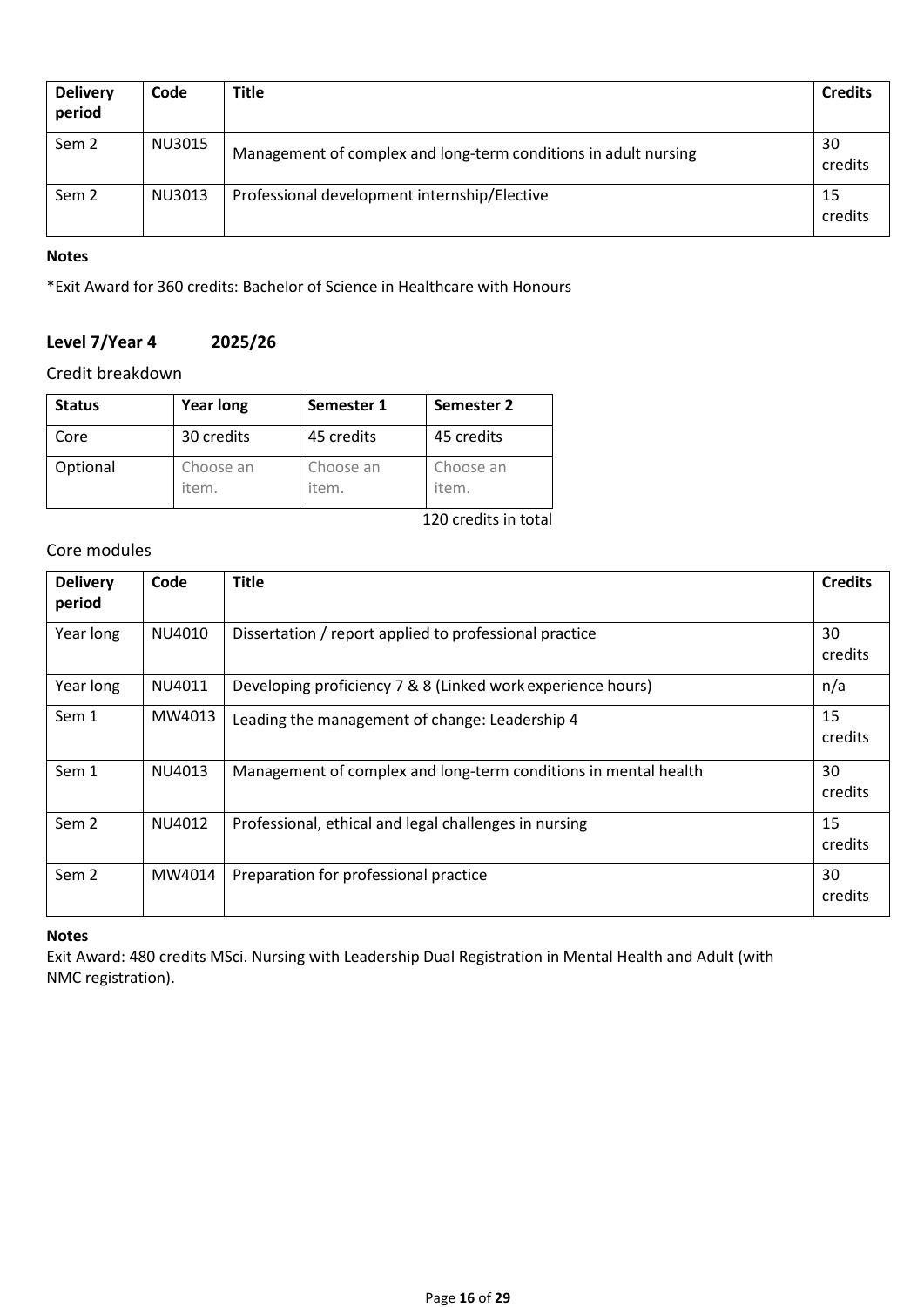### **MSci. Nursing with Leadership with Dual Registration in Mental Health and Child Nursing**

**Level 4/Year 1 2022/23** Credit breakdown

| <b>Status</b> | <b>Year long</b>   | Semester 1         | Semester 2         |
|---------------|--------------------|--------------------|--------------------|
| Core          | 60 credits         | 30 credits         | 30 credits         |
| Optional      | Choose an<br>item. | Choose an<br>item. | Choose an<br>item. |

120 credits in total

### Core modules

| <b>Delivery</b><br>period | Code   | <b>Title</b>                                                                    | <b>Credits</b> |
|---------------------------|--------|---------------------------------------------------------------------------------|----------------|
| Year long                 | NU1010 | Foundations of nursing practice                                                 | 30<br>credits  |
| Year long                 | NU1012 | Anatomy and physiology for nursing practice                                     | 30<br>credits  |
| Year long                 | NU1011 | Developing proficiency 1&2 (Linked work experience hours)                       | n/a            |
| Sem 1                     | PH1004 | Professional Development 1                                                      | 15<br>credits  |
| Sem 1                     | MW1013 | Leading the self: Leadership 1                                                  | 15<br>credits  |
| Sem <sub>2</sub>          | NU1018 | Fundamentals of evidence-based practice                                         | 15<br>credits  |
| Sem <sub>2</sub>          | NU1014 | Psycho-social concepts of public health, health promotion and health protection | 15<br>credits  |

#### **Notes**

\*Exit Award for 120 credits: CertHE in Healthcare

### **Level 5/Year 2 2023/24**

Credit breakdown

| <b>Status</b> | <b>Year long</b>   | Semester 1         | Semester 2         |
|---------------|--------------------|--------------------|--------------------|
| Core          | Choose an<br>item. | 60 credits         | 60 credits         |
| Optional      | Choose an<br>item. | Choose an<br>item. | Choose an<br>item. |

120 credits in total

### Core modules

| <b>Delivery</b><br>period | Code   | Title                                                       | <b>Credits</b> |
|---------------------------|--------|-------------------------------------------------------------|----------------|
| Year long                 | NU2011 | Developing proficiency 3 & 4 (Linked work experience hours) | n/a            |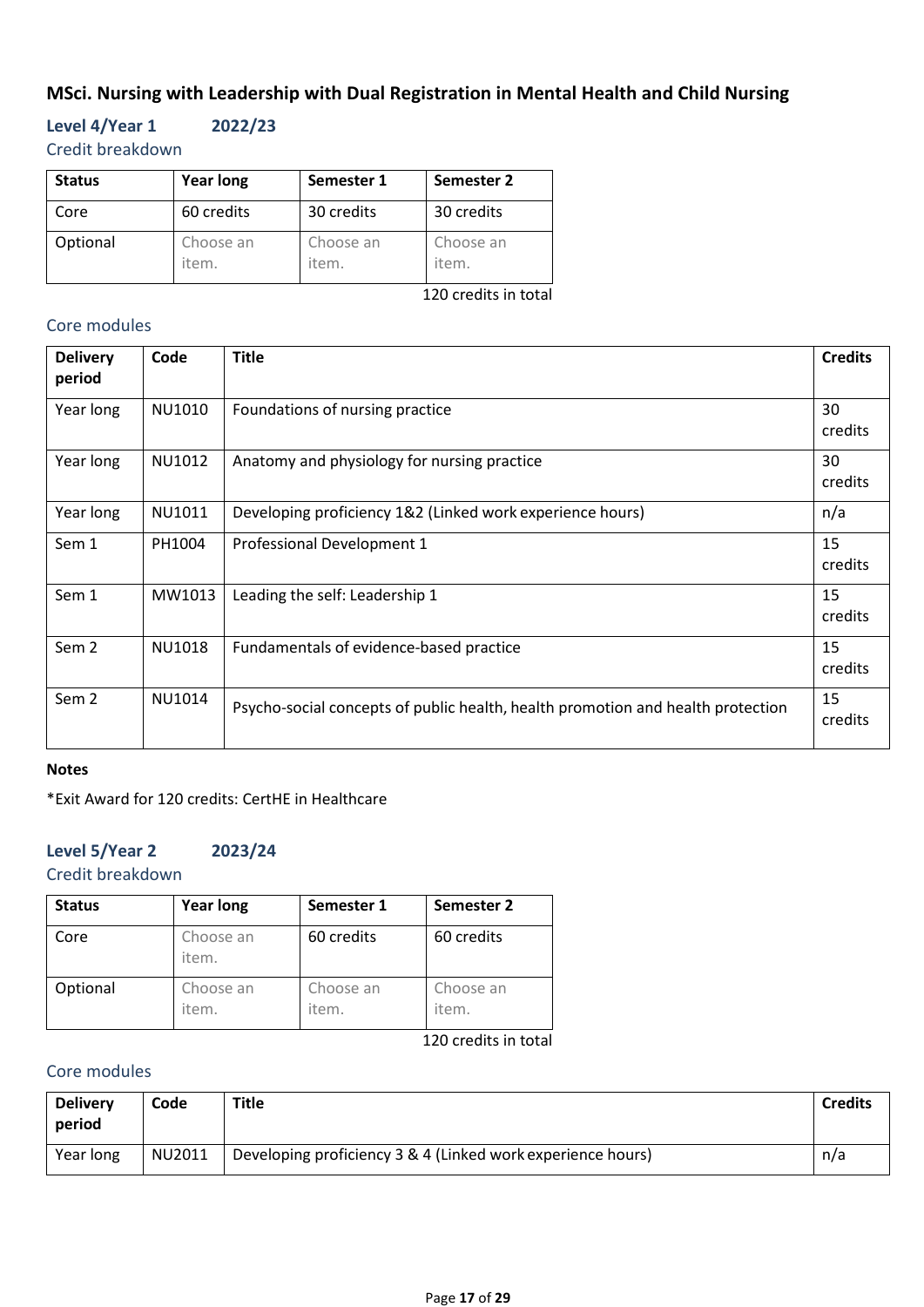| <b>Delivery</b><br>period | Code          | <b>Title</b>                                                                                 | <b>Credits</b> |
|---------------------------|---------------|----------------------------------------------------------------------------------------------|----------------|
| Sem 1                     | MW2016        | Leading the team: Leadership 2                                                               | 15<br>credits  |
| Sem 1                     | NU2112        | Holistic assessment and recognition of health and social care needs in children's<br>nursing | 15<br>credits  |
| Sem 1                     | NU2013        | Fundamental knowledge, values and skills for mental health assessment                        | 30<br>credits  |
| Sem 2                     | NU2016        | Appraising the evidence in healthcare practice                                               | 15<br>credits  |
| Sem 2                     | NU2014        | Treatment and therapeutic interventions in mental health                                     | 15<br>credits  |
| Sem 2                     | <b>NU2115</b> | Planning, intervention and evaluation of care in children's nursing                          | 30<br>credits  |

#### **Notes**

\*Exit Award for 240 credits: DipHE in Healthcare

### **Level 6/Year 3 2024/25** Credit breakdown

| <b>Status</b> | <b>Year long</b>   | Semester 1         | Semester 2         |
|---------------|--------------------|--------------------|--------------------|
| Core          | Choose an<br>item. | 60 credits         | 60 credits         |
| Optional      | Choose an<br>item. | Choose an<br>item. | Choose an<br>item. |

120 credits in total

### Core modules

| <b>Delivery</b><br>period | Code   | <b>Title</b>                                                         | <b>Credits</b> |
|---------------------------|--------|----------------------------------------------------------------------|----------------|
| Year long                 | NU3011 | Developing proficiency 5 & 6 (Linked work experience hours           | n/a            |
| Sem 1                     | NU3016 | Developing evidence based practice                                   | 30<br>credits  |
| Sem 1                     | NU3012 | Pharmacology & medicines prescribing applied to nursing practice     | 15<br>credits  |
| Sem 1                     | NU3014 | Specialist care in mental health practice                            | 15<br>credits  |
| Sem <sub>2</sub>          | MW3015 | Leading in organisations: Leadership 3                               | 15<br>credits  |
| Sem <sub>2</sub>          | NU3115 | Management of complex and long-term conditions in children's nursing | 30<br>credits  |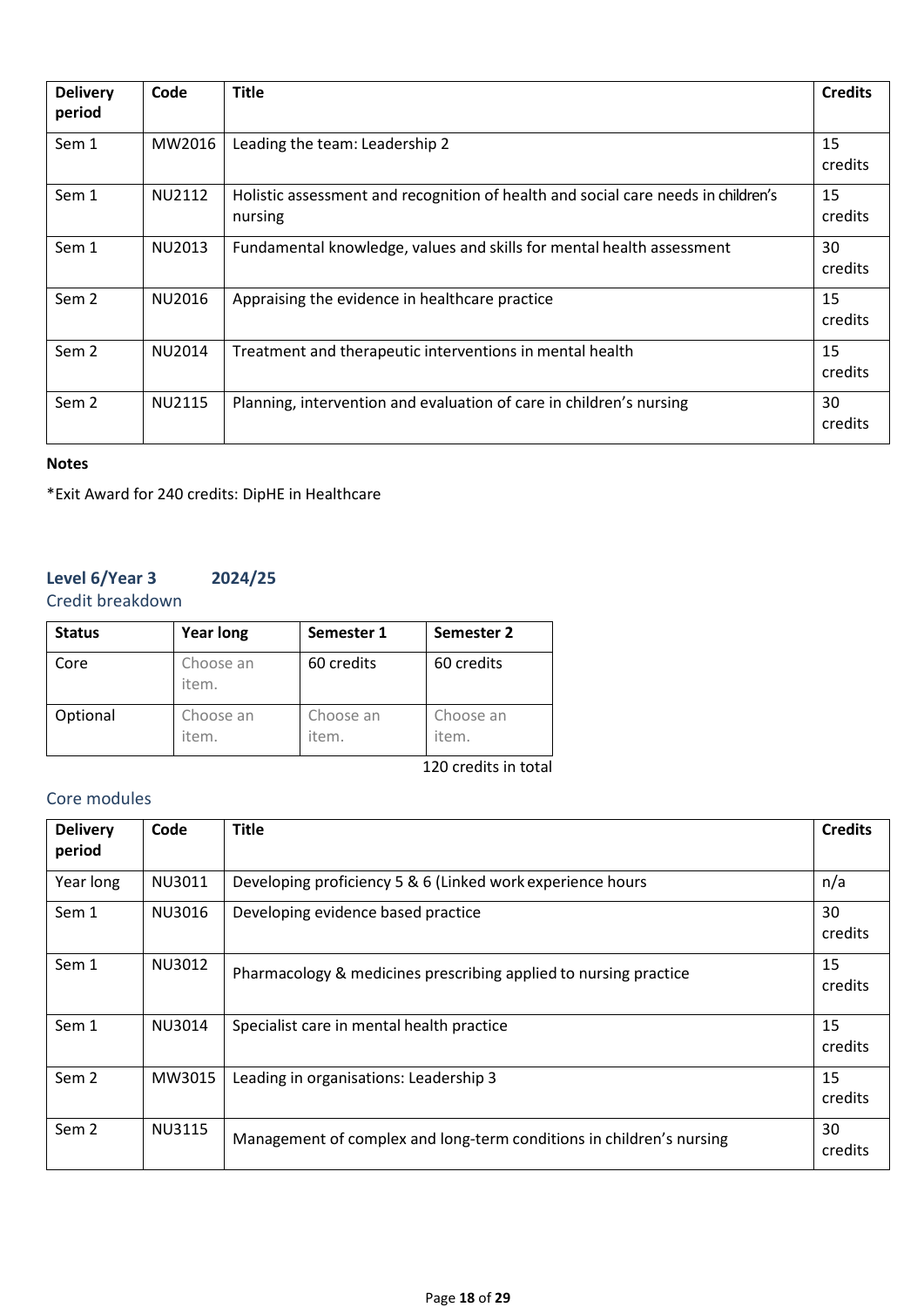| <b>Delivery</b><br>period | Code   | <b>Title</b>                                 | <b>Credits</b> |
|---------------------------|--------|----------------------------------------------|----------------|
| Sem 2                     | NU3013 | Professional development internship/Elective | -15<br>credits |

#### **Notes**

\*Exit Award for 360 credits: Bachelor of Science in Healthcare with Honours

## **Level 7/Year 4 2025/26**

Credit breakdown

| <b>Status</b> | <b>Year long</b>   | Semester 1         | Semester 2         |
|---------------|--------------------|--------------------|--------------------|
| Core          | 30 credits         | 45 credits         | 45 credits         |
| Optional      | Choose an<br>item. | Choose an<br>item. | Choose an<br>item. |

120 credits in total

### Core modules

| <b>Delivery</b><br>period | Code   | <b>Title</b>                                                    | <b>Credits</b> |  |  |  |  |  |
|---------------------------|--------|-----------------------------------------------------------------|----------------|--|--|--|--|--|
| Year long                 | NU4010 | Dissertation / report applied to professional practice          |                |  |  |  |  |  |
| Year long                 | NU4011 | Developing proficiency 7 & 8 (Linked work experience hours)     | n/a            |  |  |  |  |  |
| Sem 1                     | MW4013 | Leading the management of change: Leadership 4                  | 15<br>credits  |  |  |  |  |  |
| Sem 1                     | NU4013 | Management of complex and long-term conditions in mental health | 30<br>credits  |  |  |  |  |  |
| Sem <sub>2</sub>          | NU4012 | Professional, ethical and legal challenges in nursing           | 15<br>credits  |  |  |  |  |  |
| Sem 2                     | MW4014 | Preparation for professional practice                           | 30<br>credits  |  |  |  |  |  |

#### **Notes**

Exit Award: 480 credits MSci. Nursing with Leadership Dual Registration in Mental Health and Adult (with NMC registration).

### **Appendix 2: Module specifications**

See undergraduate [module specification database](http://www.le.ac.uk/sas/courses/documentation) (Note - modules are organized by year of delivery).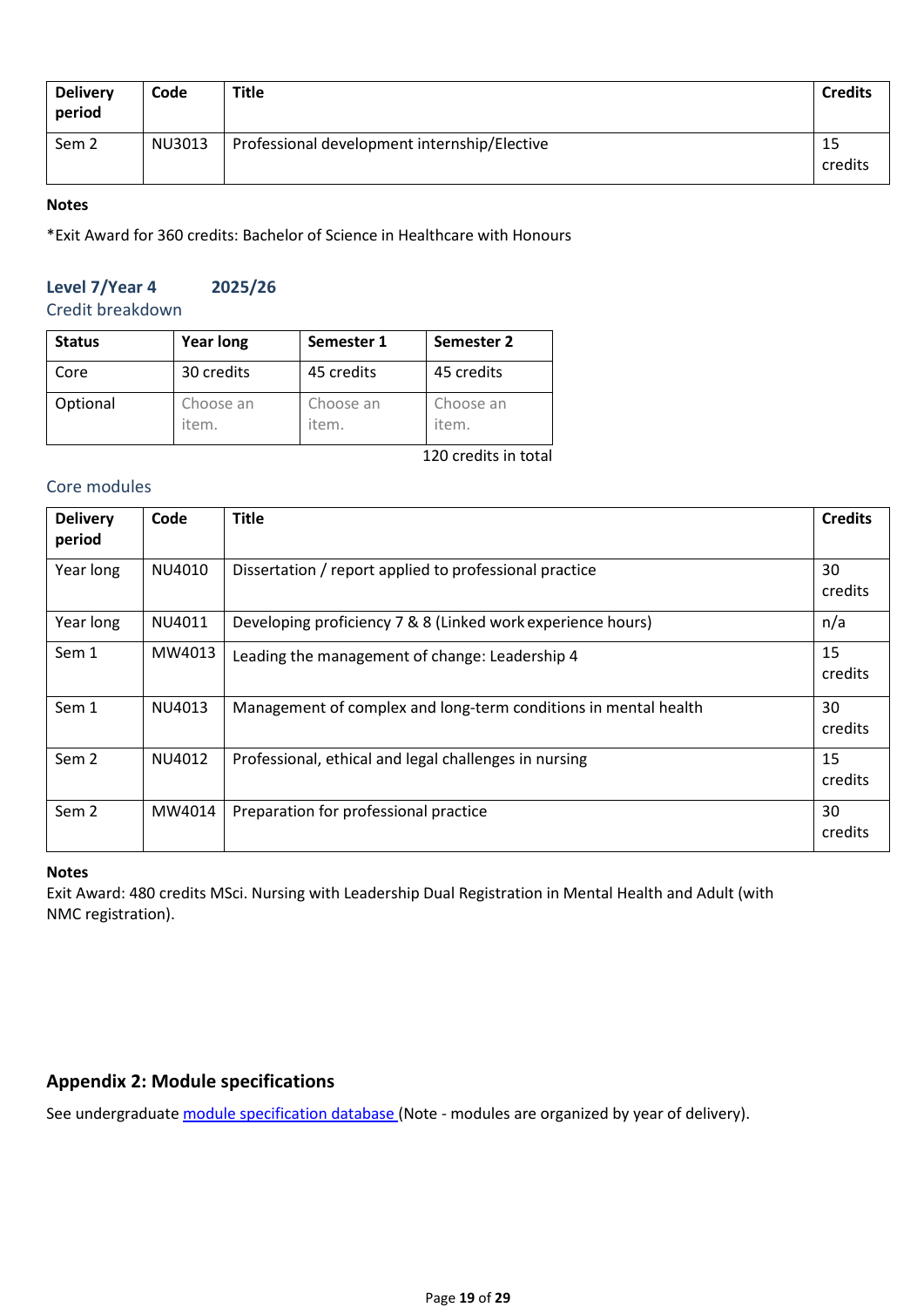### **Appendix 3: Skills matrix**

See Excel spreadsheet.

See the Skills Matrix spreadsheet.

#### **Appendix 4: Inclusivity in the curriculum**

#### **Inclusive Curriculum**

Please indicate how the proposal addresses the following aspects of curriculum design:

a) How does the proposal demonstrate alignment with Education Excellence principles on the "Inclusive Curriculum"? Please provide examples of which demonstrate how the proposal generates a more inclusive curriculum.

The principles of an inclusive curriculum are embedded in the programme' s taught content with issues related to gender, race, class, sexuality, disability, age and faith being a component of module content across the programme. In addition, you will undertake equality and diversity, and unconscious bias training, as will staff (annually). Case studies and other materials used for teaching are developed with inclusivity in mind and represent communities and people with protected characteristics. External speakers and service users contribute to your learning by sharing their experiences and are drawn from a variety of diverse backgrounds. This experience continues when you undertake your clinical practice placements as the population of Leicester is diverse. Our student groups are also diverse in many ways with a number of students having protected characteristics.

b) What strategies or initiatives exist or will be implemented by the School's Learning and Teaching Committee for reviewing, monitoring and closing the BAME Attainment Gap for this and other programmes within the School?

The School's Learning and Teaching committee ensures all programmes complete the Annual Development and Review form and reviews and monitors the experience of BAME students in terms of recruitment, progression and achievement.

c) How will the Programme Team engage students in the process of regular curriculum review to support the strategic priorities of an inclusive curriculum and eliminating the BAME Attainment Gap?

You are considered as partners and will be regularly consulted regarding changes to the delivery of the programme, for example the move to the new NMC standards. The Programme Management Group and the Staff Student Committee are the key meetings where you can engage in discussion about implementation and review of the programme though the student representative system which is supported by the Students' Union. A number of our student ambassadors are from BAME backgrounds and contribute to recruitment events such as Open Days, Interview Days and Offer Holder Days. Student evaluations of both theoretical modules and practice placements inform curriculum development.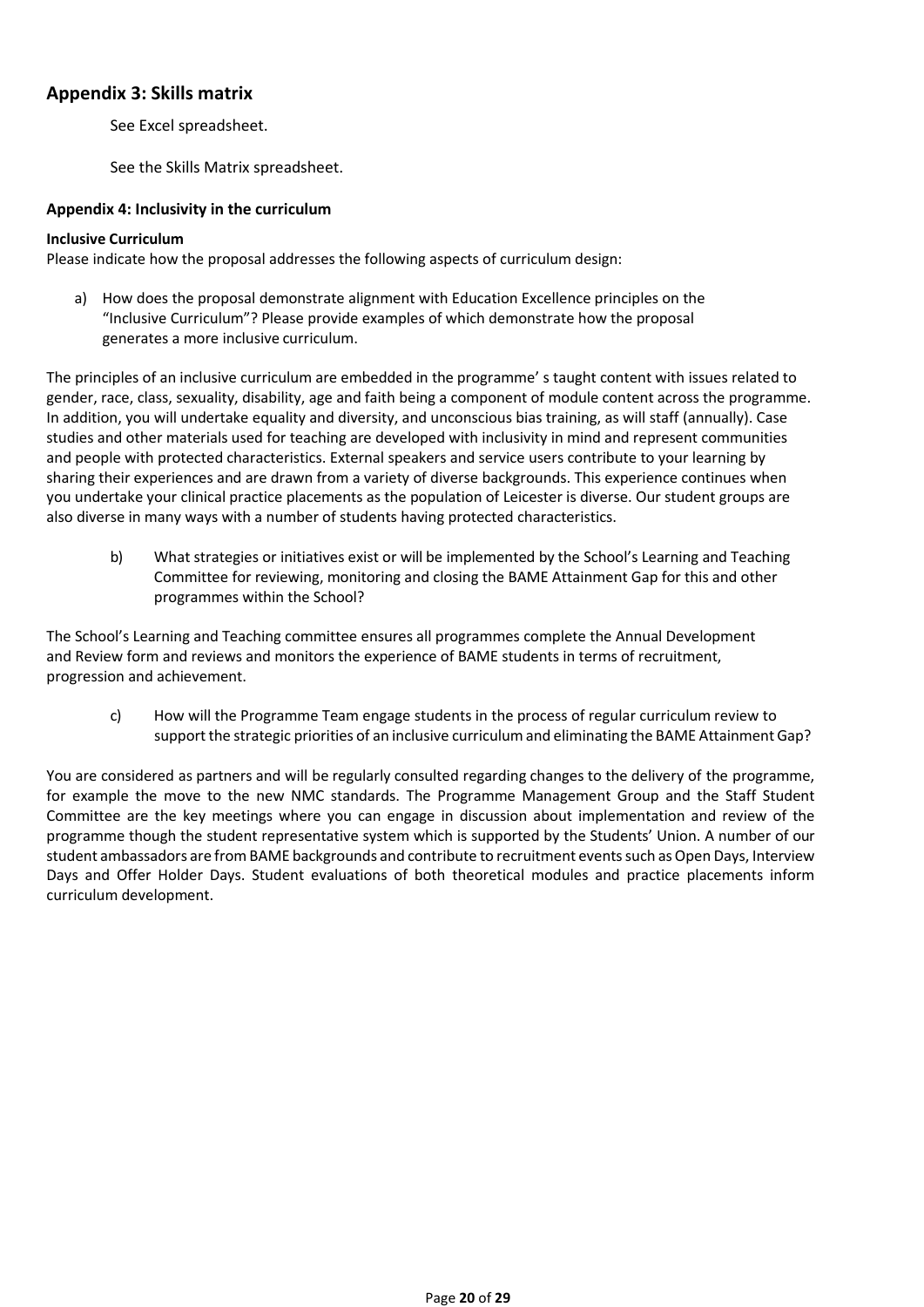### **Undergraduate Programme Specification**

|                 |                                                                                                                                                       |                                                                                                                                                                                                |                                                                                                             |          | UoL Master in Science Nursing with Leadership Dual Registration in Mental Health and Adult Nursing<br><b>Programme Structure</b> |            |                                                                                        |       |                                                                      |      |      |        |  |  |  |  |
|-----------------|-------------------------------------------------------------------------------------------------------------------------------------------------------|------------------------------------------------------------------------------------------------------------------------------------------------------------------------------------------------|-------------------------------------------------------------------------------------------------------------|----------|----------------------------------------------------------------------------------------------------------------------------------|------------|----------------------------------------------------------------------------------------|-------|----------------------------------------------------------------------|------|------|--------|--|--|--|--|
|                 |                                                                                                                                                       | Semester 1                                                                                                                                                                                     |                                                                                                             |          |                                                                                                                                  | Semester 2 |                                                                                        |       |                                                                      |      |      |        |  |  |  |  |
|                 | Sept                                                                                                                                                  | October                                                                                                                                                                                        | November                                                                                                    | December | January                                                                                                                          | February   | March                                                                                  | April | May                                                                  | June | July | August |  |  |  |  |
| Yr <sub>1</sub> | <b>INDUCTION</b><br>Introduction                                                                                                                      | NU1011 Placement 2 (Linked work experience hours) (Pass/Fail)<br>NU1011 Placement 1 (Linked work experience hours)                                                                             |                                                                                                             |          |                                                                                                                                  |            |                                                                                        |       |                                                                      |      |      |        |  |  |  |  |
|                 | <b>NU1010 Foundations of nursing practice (30 Credits)</b><br>to the course                                                                           |                                                                                                                                                                                                |                                                                                                             |          |                                                                                                                                  |            |                                                                                        |       |                                                                      |      |      |        |  |  |  |  |
|                 |                                                                                                                                                       | PH1004 Professional Development 1<br>NU1018 Fundamentals of Evidence based practice.<br>(15 Credits) includes Interprofessional Education<br>(15 credits) includes Interprofessional Education |                                                                                                             |          |                                                                                                                                  |            |                                                                                        |       |                                                                      |      |      |        |  |  |  |  |
|                 | NU1014 Psychosocial concepts of public health, health promotion and health<br>MW1013 Leading the self (15 Credits)<br>protection.<br>and (15 Credits) |                                                                                                                                                                                                |                                                                                                             |          |                                                                                                                                  |            |                                                                                        |       |                                                                      |      |      |        |  |  |  |  |
|                 |                                                                                                                                                       |                                                                                                                                                                                                |                                                                                                             |          | NU1012 Anatomy and physiology for nursing practice (30 Credits)                                                                  |            |                                                                                        |       |                                                                      |      |      |        |  |  |  |  |
| Yr <sub>2</sub> | <b>INDUCTION</b><br>Transition from                                                                                                                   |                                                                                                                                                                                                | NU2011 Placement 3 (Linked work experience hours)                                                           |          |                                                                                                                                  |            |                                                                                        |       | NU2011 Placement 4 (Linked work experience hours) (Pass/Fail)        |      |      |        |  |  |  |  |
|                 | year 1<br>to year 2                                                                                                                                   |                                                                                                                                                                                                | MW2016 Leading the team. (15 credits)                                                                       |          |                                                                                                                                  |            |                                                                                        |       | NU2016 Appraising the evidence for healthcare practice. (15 credits) |      |      |        |  |  |  |  |
|                 |                                                                                                                                                       |                                                                                                                                                                                                | NU2012 Holistic assessment and recognition of health<br>and social care needs in adult nursing (15 credits) |          |                                                                                                                                  |            | <b>NU2014 Treatment and therapeutic interventions</b><br>in mental health (15 credits) |       |                                                                      |      |      |        |  |  |  |  |
|                 |                                                                                                                                                       |                                                                                                                                                                                                | NU2013 Fundamental knowledge, values and skills<br>for mental health assessment (30 credits)                |          |                                                                                                                                  |            | focus on older people (30 credits)                                                     |       | NU2015 Planning, intervention and evaluation of care with a          |      |      |        |  |  |  |  |
|                 |                                                                                                                                                       |                                                                                                                                                                                                |                                                                                                             |          |                                                                                                                                  |            |                                                                                        |       |                                                                      |      |      |        |  |  |  |  |

| <b>Practice</b> | <u>ursing specific</u> | ership | <u>Based</u><br>. . | Professional |
|-----------------|------------------------|--------|---------------------|--------------|
|                 |                        |        | actice              | Practice     |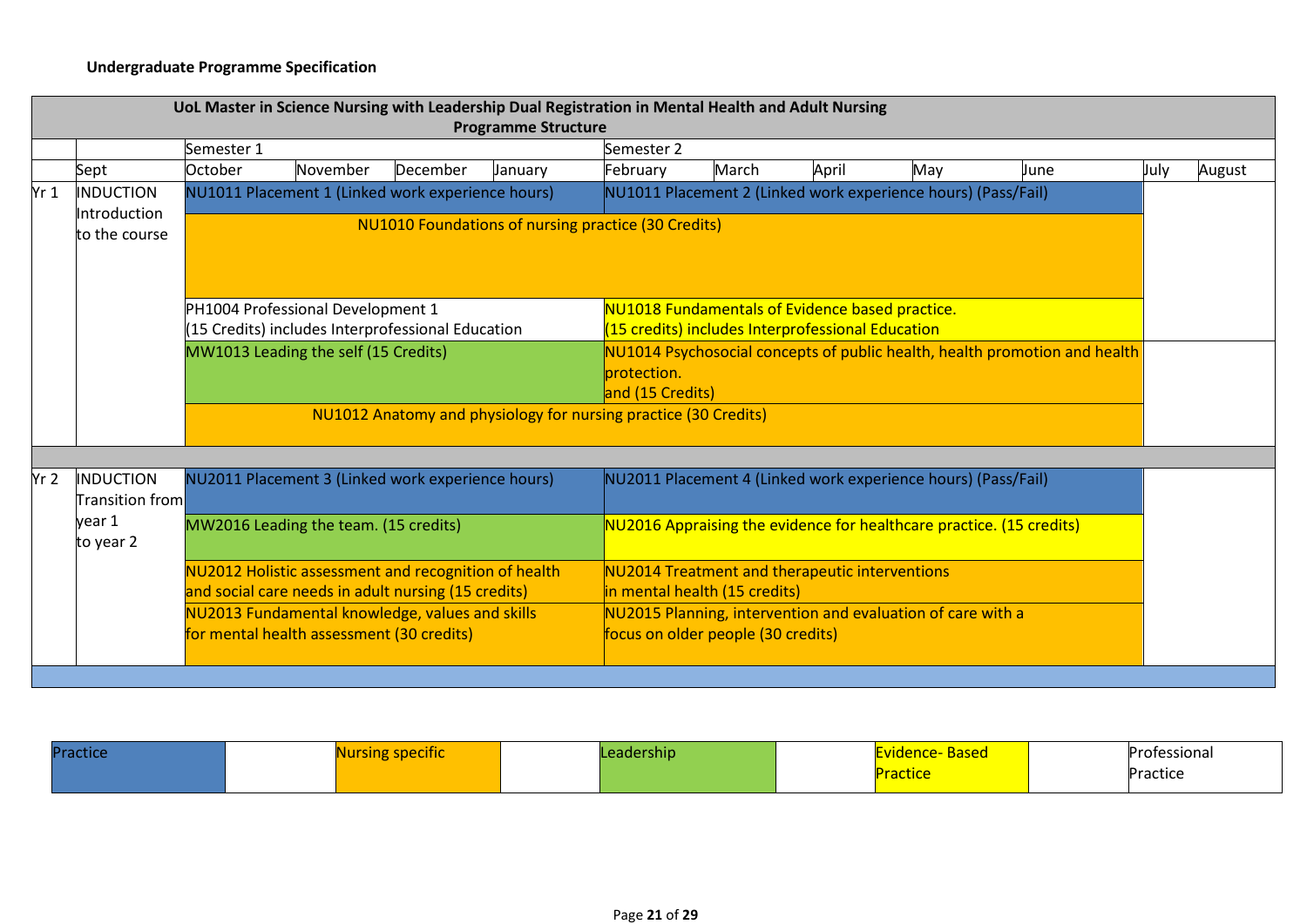|      | UoL Master in Science Nursing with Leadership Dual Registration in Mental Health and Adult Nursing<br><b>Programme Structure</b> |                                                                                           |          |          |                                                       |                                                                           |                                              |       |                                                           |                                                                           |      |        |  |  |
|------|----------------------------------------------------------------------------------------------------------------------------------|-------------------------------------------------------------------------------------------|----------|----------|-------------------------------------------------------|---------------------------------------------------------------------------|----------------------------------------------|-------|-----------------------------------------------------------|---------------------------------------------------------------------------|------|--------|--|--|
|      |                                                                                                                                  | Semester 1                                                                                |          |          |                                                       | Semester 2                                                                |                                              |       |                                                           |                                                                           |      |        |  |  |
|      | Sept                                                                                                                             | October                                                                                   | November | December | January                                               | February                                                                  | March                                        | April | May                                                       | June                                                                      | July | August |  |  |
|      |                                                                                                                                  |                                                                                           |          |          |                                                       |                                                                           |                                              |       |                                                           |                                                                           |      |        |  |  |
| Yr 3 | <b>INDUCTION</b><br><b>Transition from</b><br>year 2<br>to year 3                                                                | NU3011 Placement 5 (Linked work experience hours)                                         |          |          |                                                       | NU3011 Placement 6 (Linked work experience hours) (Pass/Fail)             |                                              |       |                                                           |                                                                           |      |        |  |  |
|      |                                                                                                                                  | NU3016 Developing evidence based practice. (30 credits)                                   |          |          |                                                       |                                                                           | MW3015 Leading in Organisations (15 credits) |       |                                                           |                                                                           |      |        |  |  |
|      |                                                                                                                                  | NU3012 Pharmacology & medicines management applied<br>to nursing. (15 credits)            |          |          |                                                       |                                                                           |                                              |       |                                                           |                                                                           |      |        |  |  |
|      |                                                                                                                                  | NU3014 Specialist care in mental health practice. (15<br>Credits)                         |          |          |                                                       | NU3013 Internship/Elective (15 Credits) plus Gold Leicester Award         |                                              |       |                                                           |                                                                           |      |        |  |  |
|      |                                                                                                                                  |                                                                                           |          |          |                                                       |                                                                           | in adult nursing (30 Credits)                |       | NU3015 Management of complex and long-term conditions     |                                                                           |      |        |  |  |
|      |                                                                                                                                  |                                                                                           |          |          |                                                       |                                                                           |                                              |       |                                                           |                                                                           |      |        |  |  |
| Yr 4 | <b>INDUCTION</b><br><b>Transition from</b>                                                                                       | NU4011 Placement 7 (Linked work experience hours)                                         |          |          |                                                       |                                                                           | of Clinical and Theory Hours                 |       |                                                           | NU4011 Placement 8 (Linked work experience hours) (Pass/Fail) Completion  |      |        |  |  |
|      | year 3<br>to year 4                                                                                                              |                                                                                           |          |          |                                                       | NU4010 Dissertation/report applied to professional practice. (30 Credits) |                                              |       |                                                           |                                                                           |      |        |  |  |
|      |                                                                                                                                  |                                                                                           |          |          | MW4013 Leading the management of change. (15 credits) |                                                                           |                                              |       |                                                           | NU4012 Professional, ethical and legal challenges in nursing (15 credits) |      |        |  |  |
|      |                                                                                                                                  | NU4013 Management of complex and long-term<br>conditions<br>in mental health (30 credits) |          |          |                                                       |                                                                           |                                              |       | MW4014 Preparation for professional practice (30 Credits) |                                                                           |      |        |  |  |

| Practice | <b>SPECITIC</b> | dership <sup>1</sup><br>cour | vidence-<br><b>Based</b> | Professional |
|----------|-----------------|------------------------------|--------------------------|--------------|
|          |                 |                              | <b>Practice</b>          | Practice     |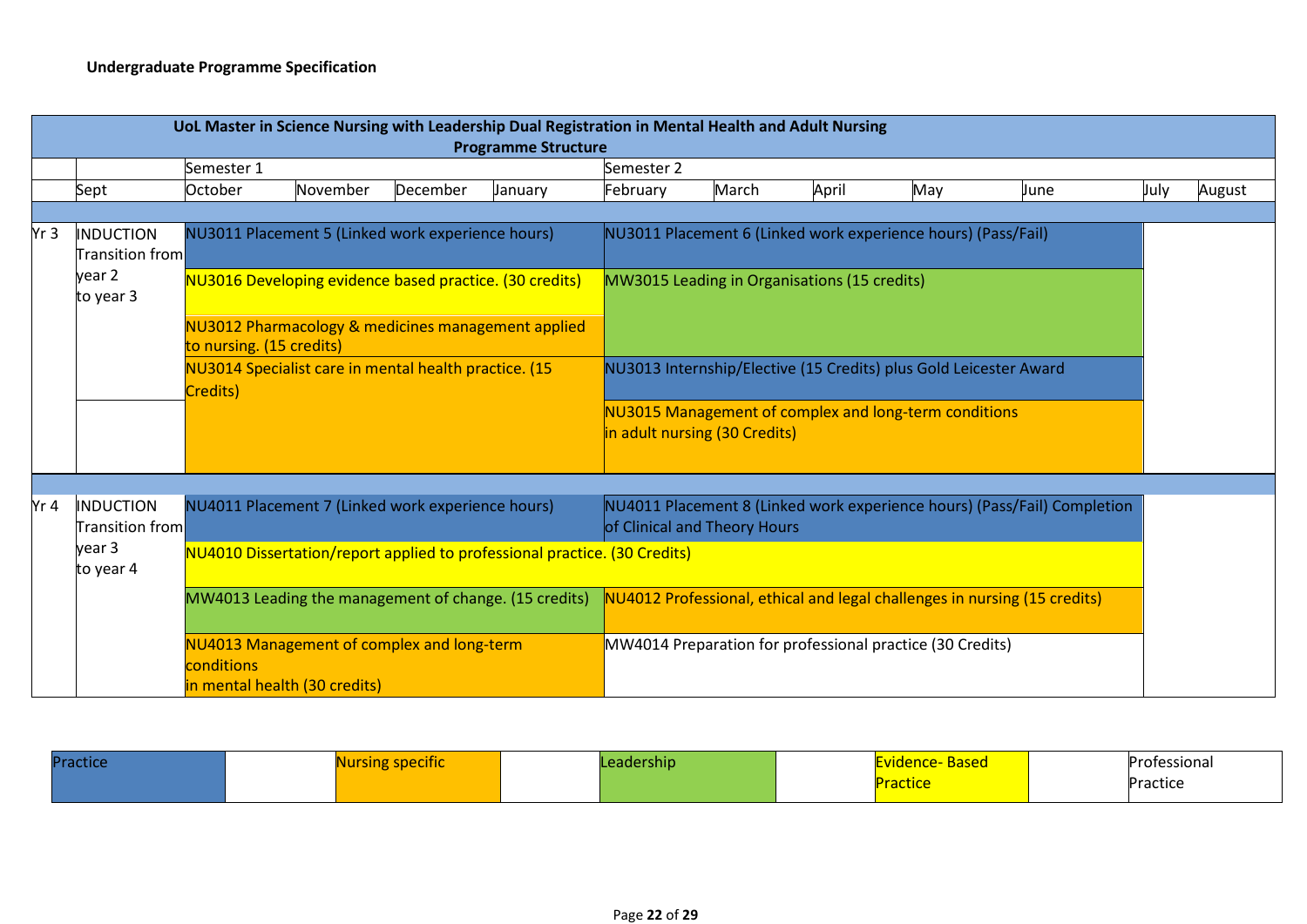|                 |                                            |            | UoL Master in Science Nursing with Leadership Dual Registration in Mental Health and Children's Nursing     |          | <b>Programme Structure</b>                                      |                                                                                                                |                                                                                             |       |                                                               |      |      |        |
|-----------------|--------------------------------------------|------------|-------------------------------------------------------------------------------------------------------------|----------|-----------------------------------------------------------------|----------------------------------------------------------------------------------------------------------------|---------------------------------------------------------------------------------------------|-------|---------------------------------------------------------------|------|------|--------|
|                 |                                            | Semester 1 |                                                                                                             |          |                                                                 | Semester 2                                                                                                     |                                                                                             |       |                                                               |      |      |        |
|                 | Sept                                       | October    | November                                                                                                    | December | January                                                         | February                                                                                                       | March                                                                                       | April | May                                                           | June | July | August |
| Yr <sub>1</sub> | INDUCTION<br>Introduction<br>to the course |            | NU1011 Placement 1 (Linked work experience hours)                                                           |          | <b>NU1010 Foundations of nursing practice (30 Credits)</b>      |                                                                                                                |                                                                                             |       | NU1011 Placement 2 (Linked work experience hours) (Pass/Fail) |      |      |        |
|                 |                                            |            | PH1004 Professional Development 1<br>(15 Credits) includes Interprofessional Education                      |          |                                                                 |                                                                                                                | NU1018 Fundamentals of based practice.<br>(15 credits) includes Interprofessional Education |       |                                                               |      |      |        |
|                 |                                            |            | MW1013 Leading the self (15 Credits)                                                                        |          |                                                                 | NU1014 Psychosocial concepts of public health, health promotion and<br>health protection.<br>and (15 Credits)  |                                                                                             |       |                                                               |      |      |        |
|                 |                                            |            |                                                                                                             |          | NU1012 Anatomy and physiology for nursing practice (30 Credits) |                                                                                                                |                                                                                             |       |                                                               |      |      |        |
| Yr2             | INDUCTION<br><b>Transition froml</b>       |            | NU2011 Placement 3 (Linked work experience hours)                                                           |          |                                                                 |                                                                                                                |                                                                                             |       | NU2011 Placement 4 (Linked work experience hours) (Pass/Fail) |      |      |        |
|                 | year 1<br>to year 2                        |            | MW2016 Leading the team. 2 (15 credits)                                                                     |          |                                                                 | NU2016 Appraising the evidence for healthcare practice. (15 credits)                                           |                                                                                             |       |                                                               |      |      |        |
|                 |                                            |            | NU2112 Holistic assessment and recognition of health<br>and social care needs in child nursing (15 credits) |          |                                                                 |                                                                                                                | NU2014 Treatment and therapeutic interventions<br>in mental health (15 credits)             |       |                                                               |      |      |        |
|                 |                                            |            | NU2013 Fundamental knowledge, values and skills<br>for mental health assessment (30 credits)                |          |                                                                 | NU2115 Planning, intervention and evaluation of care with a<br>focus on children and young people (30 credits) |                                                                                             |       |                                                               |      |      |        |
|                 |                                            |            |                                                                                                             |          |                                                                 |                                                                                                                |                                                                                             |       |                                                               |      |      |        |

| Practice | rsing specific | .eadership | Evidence- Based | Professional |
|----------|----------------|------------|-----------------|--------------|
|          |                |            | <u>iacuc</u>    | Practice     |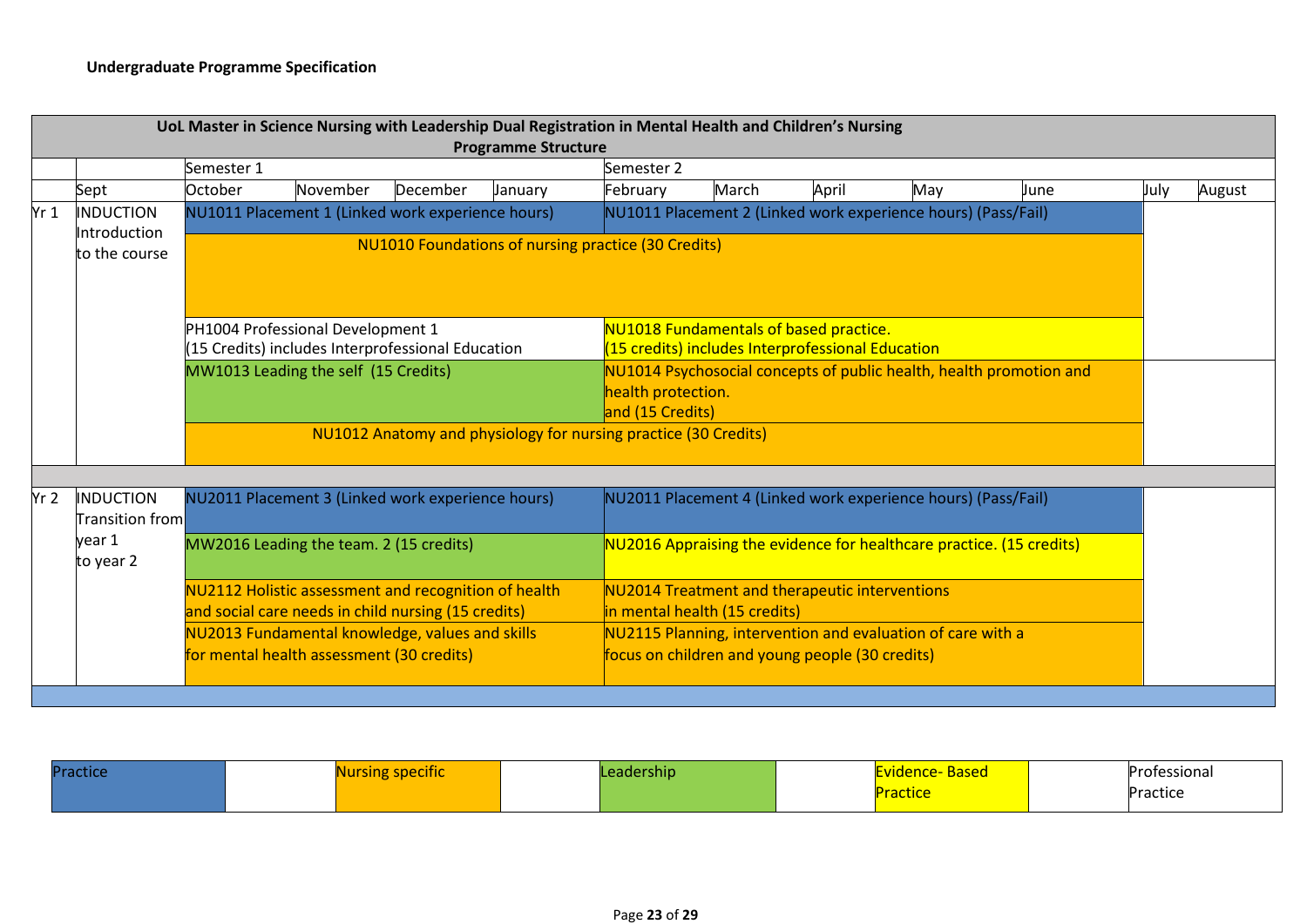|      | UoL Master in Science Nursing with Leadership Dual Registration in Mental Health and Children's Nursing<br><b>Programme Structure</b> |                                                                                                                                                                                                                                                                     |          |          |                                                                           |                                                                                                                                                                                                                  |                                                                          |       |                                                                                                                                                                                     |      |      |        |
|------|---------------------------------------------------------------------------------------------------------------------------------------|---------------------------------------------------------------------------------------------------------------------------------------------------------------------------------------------------------------------------------------------------------------------|----------|----------|---------------------------------------------------------------------------|------------------------------------------------------------------------------------------------------------------------------------------------------------------------------------------------------------------|--------------------------------------------------------------------------|-------|-------------------------------------------------------------------------------------------------------------------------------------------------------------------------------------|------|------|--------|
|      |                                                                                                                                       | Semester 1                                                                                                                                                                                                                                                          |          |          |                                                                           | Semester 2                                                                                                                                                                                                       |                                                                          |       |                                                                                                                                                                                     |      |      |        |
|      | Sept                                                                                                                                  | October                                                                                                                                                                                                                                                             | November | December | January                                                                   | February                                                                                                                                                                                                         | March                                                                    | April | May                                                                                                                                                                                 | June | July | August |
| Yr 3 | <b>INDUCTION</b>                                                                                                                      |                                                                                                                                                                                                                                                                     |          |          |                                                                           | NU3011 Placement 6 (Linked work experience hours) (Pass/Fail)                                                                                                                                                    |                                                                          |       |                                                                                                                                                                                     |      |      |        |
|      | <b>Transition from</b><br>year 2<br>to year 3                                                                                         | NU3011 Placement 5 (Linked work experience hours)<br>NU3016 Developing evidence based practice. (30 credits)<br>NU3012 Pharmacology & medicines management applied<br>to nursing. (15 credits)<br>NU3014 Specialist care in mental health practice. (15<br>Credits) |          |          |                                                                           | MW3015 Leading in Organisations (15 credits)<br>NU3013 Internship/Elective (15 Credits) plus Gold Leicester Award<br>NU3115 Management of complex and long-term conditions<br>in children's nursing (30 Credits) |                                                                          |       |                                                                                                                                                                                     |      |      |        |
| Yr 4 | <b>INDUCTION</b><br><b>Transition from</b><br>year 3<br>to year 4                                                                     | NU4011 Placement 7 (Linked work experience hours)<br>MW4013 Leading the management of change. (15<br>credits)<br>NU4012 Professional, ethical and legal challenges in<br>nursing (15 credits)                                                                       |          |          | NU4010 Dissertation/report applied to professional practice. (30 Credits) |                                                                                                                                                                                                                  | Completion of Clinical and Theory Hours<br>in mental health (30 credits) |       | NU4011 Placement 8 (Linked work experience hours) (Pass/Fail)<br>NU4013 Management of complex and long-term conditions<br>MW4014 Preparation for professional practice (30 Credits) |      |      |        |

| <b>Practic</b> | ecinc | rship. | <u>wascu - </u> | Professional |
|----------------|-------|--------|-----------------|--------------|
|                |       |        | ictice          | Practice     |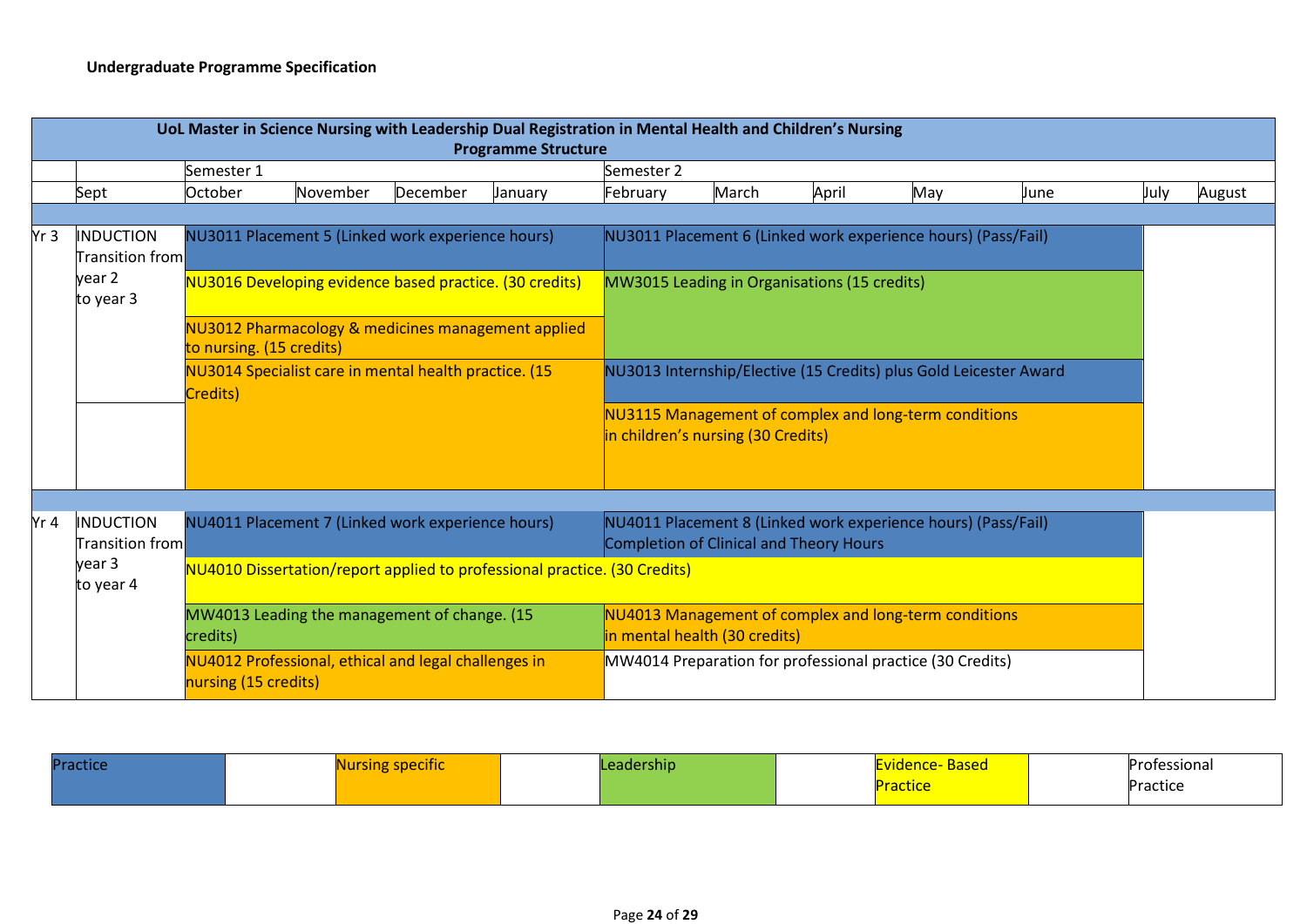#### **Undergraduate Programme Specification**

**d) Master in Science Nursing with Leadership Dual Registration in Mental Health and Adult Nursing / Master in Science Nursing with Leadership Dual Registration in Mental Health Mental Health and Child Nursing**

| Year 1        |                                                                                    |                        |                         |                   |                               |            |    |    |           |     |
|---------------|------------------------------------------------------------------------------------|------------------------|-------------------------|-------------------|-------------------------------|------------|----|----|-----------|-----|
| <b>Module</b> | <b>Title</b>                                                                       | <b>Credit</b><br>Level | <b>Credit</b><br>Amount | Length<br>(weeks) | <b>Theory</b><br><b>Hours</b> | <b>CBL</b> |    |    | <b>CP</b> |     |
| <b>Number</b> |                                                                                    |                        |                         |                   |                               |            | S  |    | SD        |     |
| <b>NU1010</b> | <b>Foundations of Nursing Practice</b>                                             |                        | 30                      | 30                | 300                           | 80         | 80 | 40 | 100       | 0   |
| <b>NU1011</b> | Developing proficiency 1&2 (Linked work experience 4<br>hours)                     |                        | Pass/Fail               | 48                |                               |            |    |    |           | 75  |
| <b>NU1012</b> | Anatomy and physiology for nursing practice                                        | л                      | 30                      | 30                | 150                           | 50         | 10 | 20 | 70        | 150 |
| <b>MW1013</b> | Leading the self: Leadership 1                                                     |                        | 15                      | 15                | 75                            | 25         | 15 | 0  | 35        | 75  |
| <b>NU1014</b> | Psycho-social concepts of public health, health<br>promotion and health protection | Δ                      | 15                      | 15                | 75                            | 15         | 30 | n  | 30        | 75  |
| <b>PH1004</b> | <b>Professional Development 1</b>                                                  |                        | 15                      | 15                | 150                           |            | 36 |    | 114       |     |
| <b>NU1018</b> | <b>Fundamentals of evidence-based practice</b>                                     |                        | 15                      | 15                | 75                            |            | 40 |    | 35        | 75  |
|               | <b>Totals Year 1</b>                                                               |                        | 120                     |                   | 825                           |            |    |    |           | 450 |

**Key:** Theory hours = Classroom Based Learning (Lectures / Seminars & Tutorials / Demonstration & Practical Classes) and SDP (Self-directed learning). CP = Clinical Placements and work-based learning.

\* = Student takes one of the two modules, dependent on pathway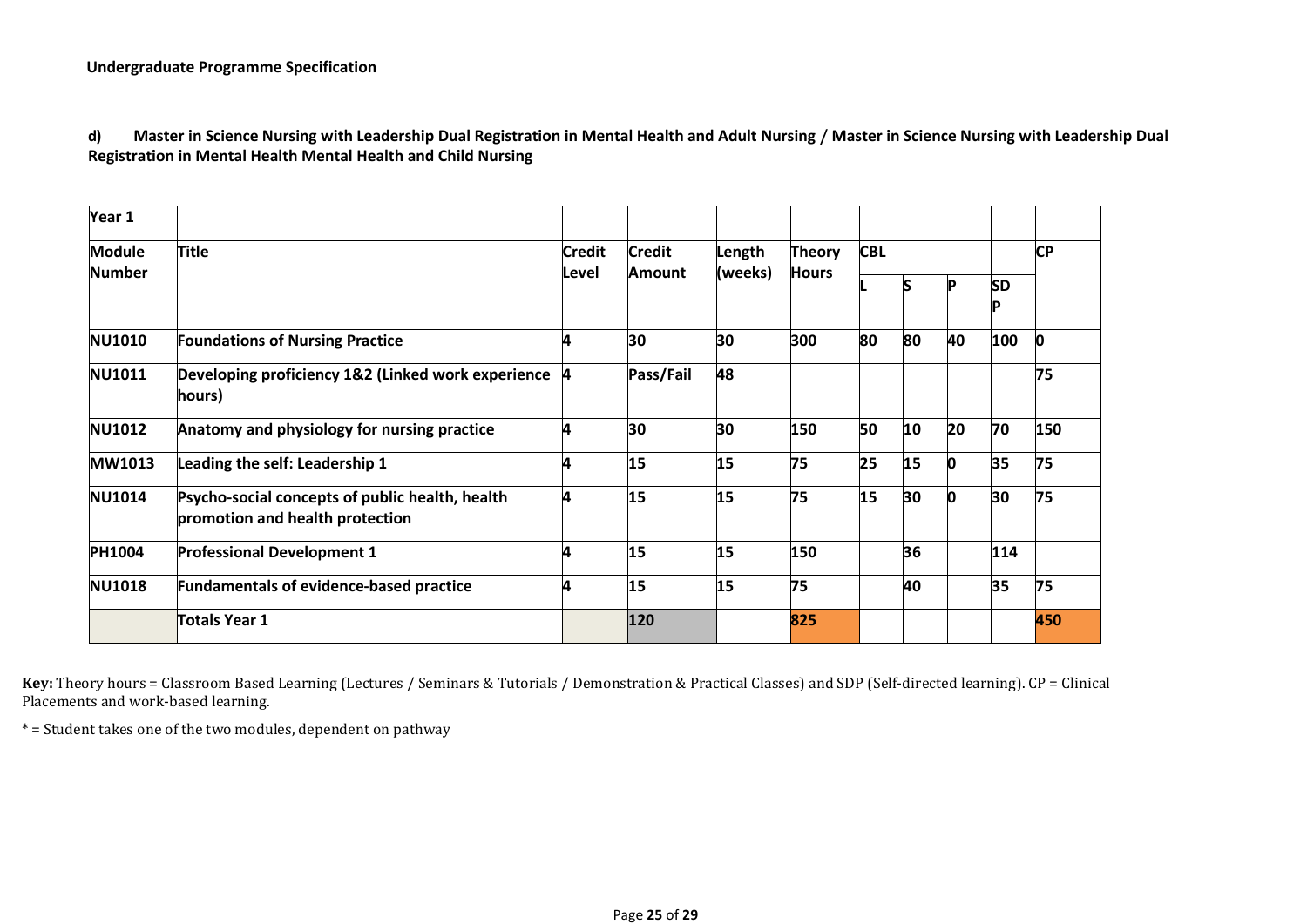| Year <sub>2</sub>              |                                                                                               | 5                      |                                |                   |                               |            |          |    |           |       |
|--------------------------------|-----------------------------------------------------------------------------------------------|------------------------|--------------------------------|-------------------|-------------------------------|------------|----------|----|-----------|-------|
| <b>Module</b><br><b>Number</b> | <b>Title</b>                                                                                  | <b>Credit</b><br>Level | <b>Credit</b><br><b>Amount</b> | Length<br>(weeks) | <b>Theory</b><br><b>Hours</b> | <b>CBL</b> |          |    | <b>CP</b> |       |
| <b>NU2011</b>                  | proficiency 3 & 4 (Linked work 5<br><b>Developing</b><br>experience hours)                    |                        | Pass/Fail                      | 48                |                               |            |          |    |           | 375   |
| <b>NU2012</b>                  | Holistic Assessment and Recognition of Health and<br><b>Social Care in Adult Nursing</b>      | 5                      | 15                             | 15                | 125                           | 15         | 30       | 10 | 70        | $25*$ |
| <b>NU2112</b>                  | Holistic Assessment and Recognition of Health and<br><b>Social Care in Children's Nursing</b> | 5                      | 15                             | 15                | 125                           | 15         | 30       | 10 | 70        | $25*$ |
| <b>NU2013</b>                  | <b>Fundamental Knowledge and Skills for Mental</b><br><b>Health Assessment and Practice</b>   | 5                      | 30                             | 30                | 218                           | 50         | 38       | 30 | 100       | 82    |
| <b>NU2014</b>                  | Treatment and Therapeutic Interventions in Mental<br><b>Health</b>                            | 5                      | 15                             | 15                | 75                            | 10         | 20       | 10 | 35        | 75    |
| <b>NU2015</b>                  | Planning, Intervention and Evaluation of Care with a<br><b>Focus on Older People</b>          | 5                      | 30                             | 30                | 219.5                         | 60         | 29.<br>5 | 30 | 100       | 80.5* |
| <b>NU2115</b>                  | Planning, Intervention and Evaluation of Care for<br><b>Children and Young People</b>         | 5                      | 30                             | 30                | 219.5                         | 60         | 29.<br>5 | 30 | 100       | 80.5* |
| <b>MW2016</b>                  | Leading the team: Leadership 2                                                                | 5                      | 15                             | 15                | 75                            | 25         | 15       |    | 35        | 75    |
| <b>NU2016</b>                  | Appraising the evidence in healthcare practice                                                | 5                      | 15                             | 15                | 112.5                         | 15         | 25       |    | 72.       | 37.5  |
|                                | Totals for Year 2                                                                             |                        | 120                            |                   | 825                           |            |          |    |           | 750   |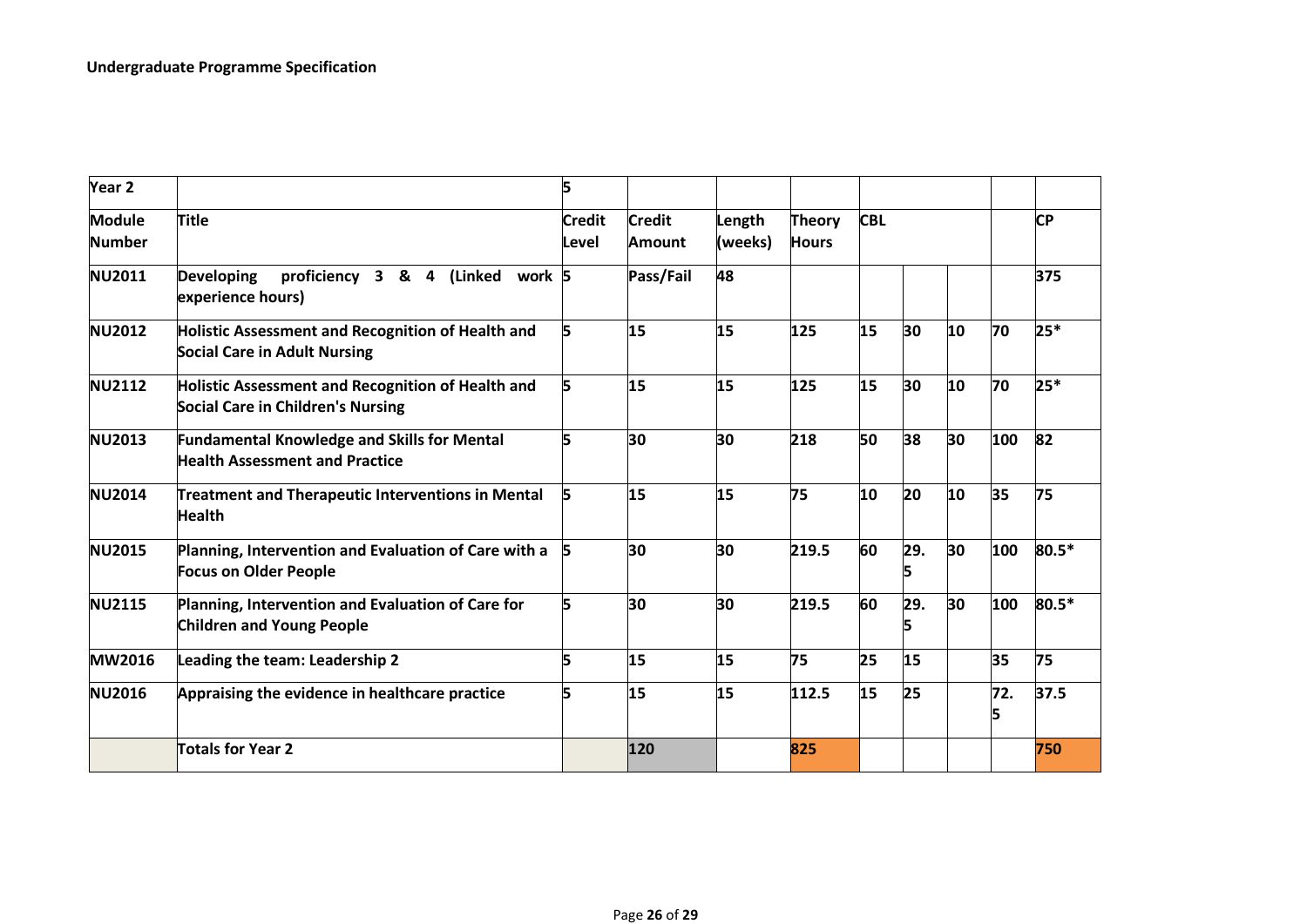| Year <sub>3</sub>              |                                                                                  | 6                      |                                |                   |                               |            |    |    |     |           |
|--------------------------------|----------------------------------------------------------------------------------|------------------------|--------------------------------|-------------------|-------------------------------|------------|----|----|-----|-----------|
| <b>Module</b><br><b>Number</b> | <b>Title</b>                                                                     | <b>Credit</b><br>Level | <b>Credit</b><br><b>Amount</b> | Length<br>(weeks) | <b>Theory</b><br><b>Hours</b> | <b>CBL</b> |    |    |     | <b>CP</b> |
| <b>NU3011</b>                  | Developing proficiency 5 & 6 (Linked work<br>experience hours)                   | 6                      | Pass/Fail                      | 48                |                               |            |    |    |     | 325       |
| <b>NU3012</b>                  | Pharmacology and medicines management applied to 6<br>nursing practice           |                        | 15                             | 15                | 50                            | 15         | 20 | 5  | 10  | 100       |
| <b>NU3013</b>                  | Professional development internship/Elective                                     | 6                      | 15                             | 15                | 20                            |            |    |    | 10  | 130       |
| <b>NU3014</b>                  | Specialist care in mental health practice                                        | 6                      | 15                             | 15                | 100                           | 20         | 10 | 10 | 60  | 50        |
| <b>NU3015</b>                  | Management of Complex and Long-term Conditions in 6<br><b>Adult Nursing</b>      |                        | 30                             | 30                | 230                           | 60         | 25 | 30 | 115 | 70*       |
| <b>NU3115</b>                  | Management of Complex and Long-term Conditions in 6<br><b>Children's Nursing</b> |                        | 30                             | 30                | 230                           | 60         | 25 | 30 | 115 | 70*       |
| <b>MW3015</b>                  | Leading in organisations: Leadership 3                                           | 6                      | 15                             | 15                | 75                            | 25         | 15 | n  | 35  | 75        |
| <b>NU3016</b>                  | Developing evidence based practice                                               | 6                      | 30                             | 30                | 225                           | 30         | 50 | n  | 145 | 75        |
|                                | Totals for Year 3                                                                |                        | 120                            |                   | 700                           |            |    |    |     | 825       |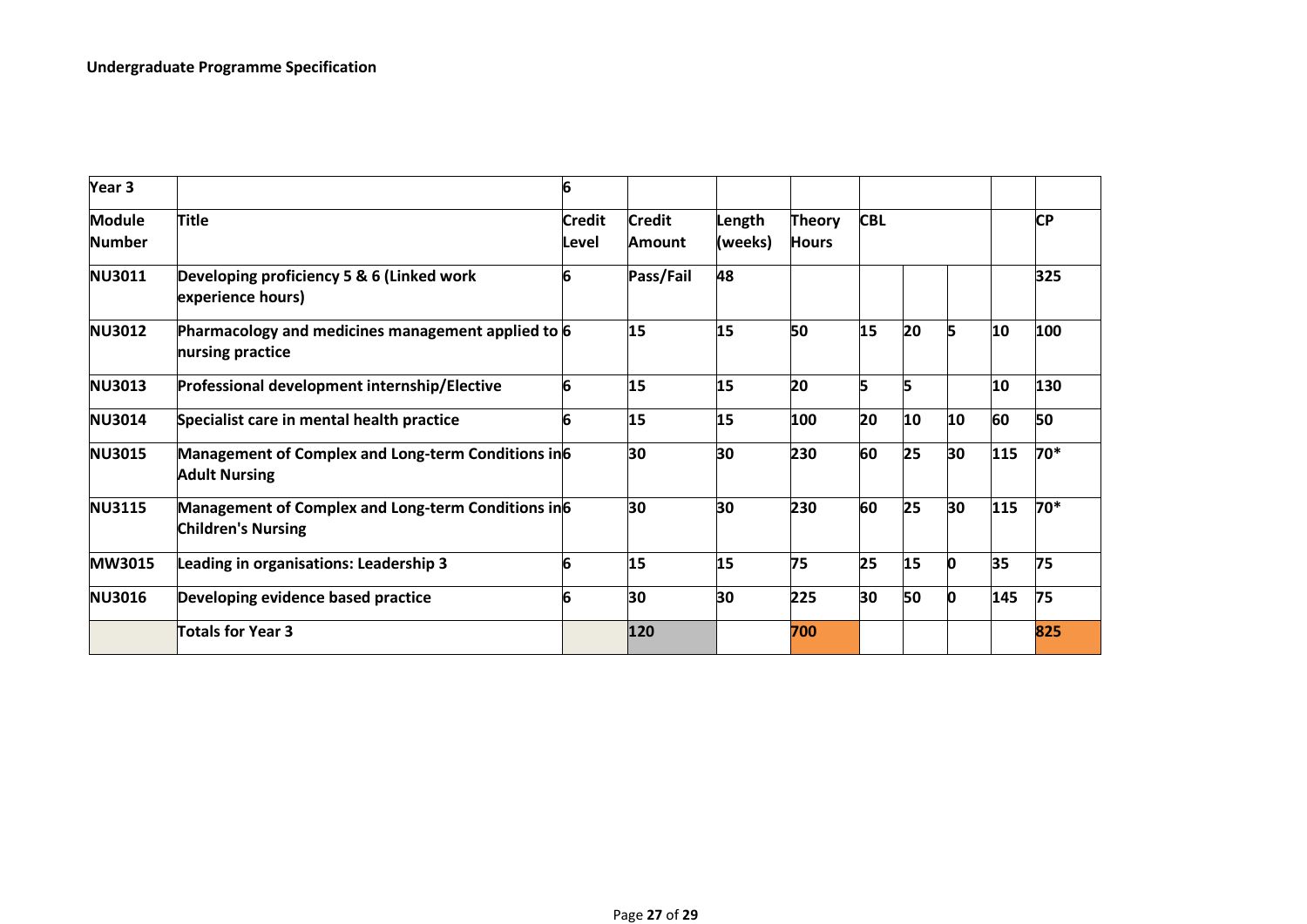

## **Programme Specification (Undergraduate) FOR ENTRY YEAR: 2021/22**

**Date created:** 07/01/2021 **Last amended:** 07/01/2021 **Version no.** 1

| Year 4                  |                                                                           |                        |                         |                   |                               |            |    |          |           |           |
|-------------------------|---------------------------------------------------------------------------|------------------------|-------------------------|-------------------|-------------------------------|------------|----|----------|-----------|-----------|
| <b>Module</b><br>Number | <b>Title</b>                                                              | <b>Credit</b><br>Level | <b>Credit</b><br>Amount | Length<br>(weeks) | <b>Theory</b><br><b>Hours</b> | <b>CBL</b> |    |          |           | <b>CP</b> |
| <b>NU4012</b>           | Professional, Ethical and Legal Challenges in<br><b>Nursing</b>           |                        | 15                      | 15                | 50                            | 10         | 20 |          | 20        | 100       |
| <b>NU4011</b>           | Developing proficiency 7 & 8 (Linked work<br>experience hours)            |                        | Pass/Fail               | 48                |                               |            |    |          |           | 565       |
| <b>NU4013</b>           | <b>Management of Complex and Long-term Conditions</b><br>in Mental Health |                        | 30                      | 30                | 257.5                         | 60         | 10 | 30       | 112<br>.5 | 42.5      |
| <b>MW4013</b>           | Leading the management of change: Leadership 4                            |                        | 15                      | 15                | 75                            | 25         | 15 | <b>n</b> | 35        | 75        |
| <b>NU4010</b>           | Dissertation / report applied to professional<br><b>practice</b>          |                        | 30                      | 30                | 187.5                         | 10         | 10 | 10       | 157       | 112.5     |
| <b>MW4014</b>           | <b>Preparation for professional practice</b>                              |                        | 30                      | 30                | 150                           | 35         | 35 | 10       | 70        | 150       |
|                         | Totals for Year 4                                                         |                        | 120                     |                   | 720                           |            |    |          |           | 1045      |
|                         | <b>Programme Totals</b>                                                   |                        | 480                     |                   | 3070                          |            |    |          |           | 3070      |